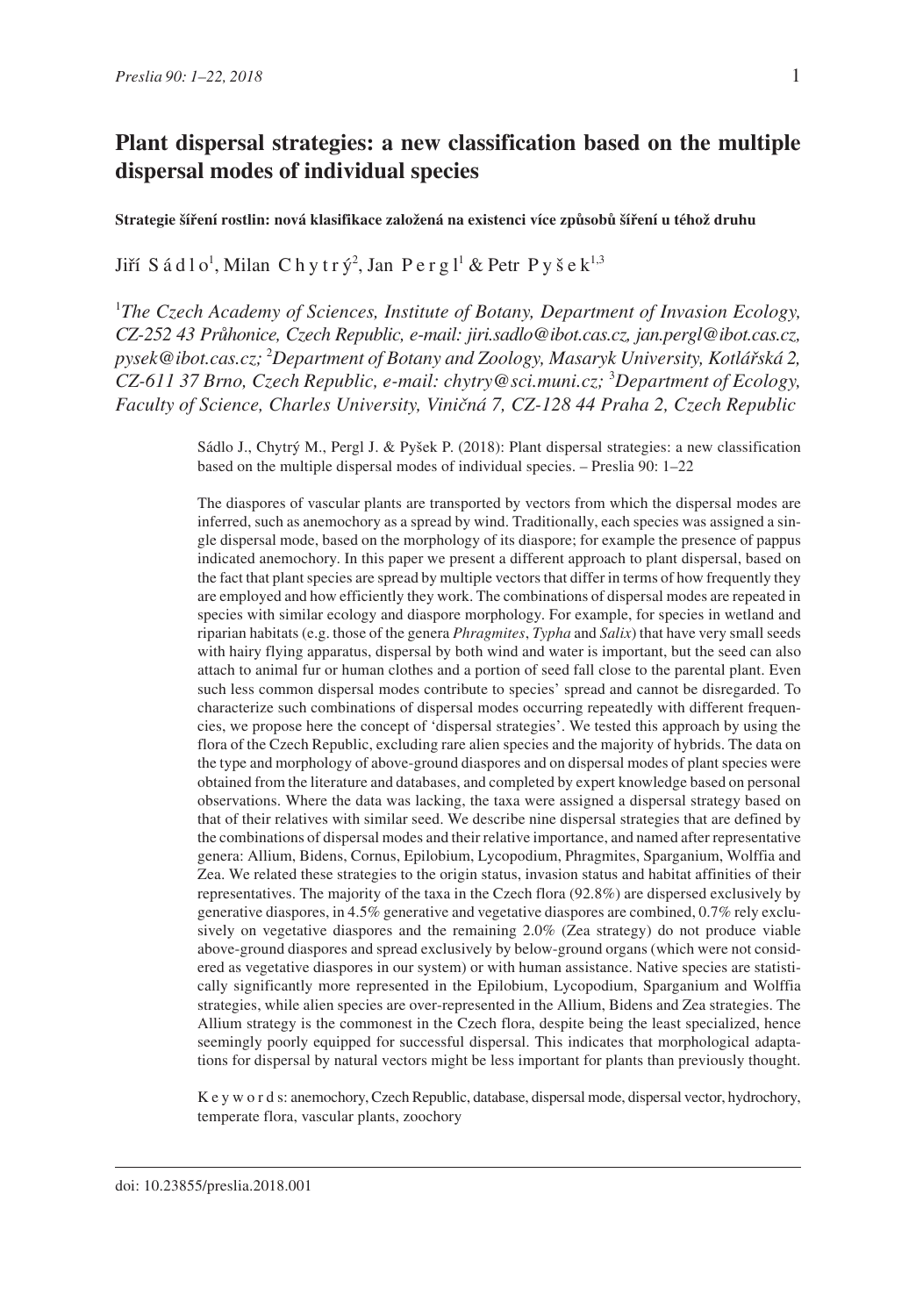## **Introduction**

Vascular plants have evolved a broad range of modes of dispersal, relying on different dispersal vectors such as wind, water or animals (Eriksson & Kiviniemi 2001). Studies of plant dispersal have a long tradition in botany and plant ecology (Sernander 1927, Ridley 1930, van der Pijl 1982), because knowledge of dispersal strategies is important both for understanding the processes of plant evolution and for explaining current distribution of plants across landscapes, as well as predicting future changes.

Almost a century ago, Sernander (1927) introduced the term 'diaspore' for the plant particles that are dispersed, regardless of their morphological origin. Diaspores can be both generative, such as spores, seed or fruit, and vegetative such as fragments of stems, stolons, rhizomes or bulbils (van der Pijl 1982). In the literature, the diaspore is called by a number of synonymous terms: propagule, disseminule, dispersule (Pérez-Harguindeguy et al. 2013, Garnier et al. 2017), germule, migrule or chore (van der Pijl 1982).

The descriptions of plant dispersal are usually simplified by assigning plant species to dispersal modes (also called 'dispersal syndromes'; Pérez-Harguindeguy et al. 2013), which refer to the transport of diaspores by different vectors. Dispersal modes include categories such as anemochory (dispersal by wind), hydrochory (by water), epizoochory (= exozoochory; by attachment to an animal's body), endozoochory (by animals via ingestion) or anthropochory (by humans) (Poschlod et al. 2013, Thorsen et al. 2009). Assignments of north-western and central-European plant species to such dispersal modes reported in the literature were collected in the LEDA database (Kleyer et al. 2008). Such assignments have traditionally been inferred from presumed relationships between certain diaspore- or plant traits and dispersal modes (e.g. Hughes et al. 1994, Thomson et al. 2010), for example presence of plumed pappus in some *Asteraceae* species has been considered to be an indication of anemochory, presence of hooks on fruits or infrutescences (e.g. in *Arctium* or *Geum*) an indication of epizoochory, or presence of elaiosome on seeds (e.g. in *Luzula* or *Viola*) a sign of myrmecochory, i.e. dispersal by ants.

Some recent studies rigorously tested these assumptions, by measuring traits such as diaspore weight (Thomson et al. 2011), terminal velocity (Tackenberg et al. 2003), buoyancy (Boedeltje et al. 2003), ability to attach and remain attached to animal fur (Römermann et al. 2005, Moravcová et al. 2010) and germination after endozoochoric transport (Cosyns et al. 2005). Considerable progress has been made in collecting data on these and other traits that are potentially related to dispersal modes, and in assembling them in databases such as Diasporus (Bonn et al. 2000), BiolFlor (Klotz et al. 2002), BioPop (Poschlod et al. 2003), LEDA (Kleyer et al. 2008) and  $D<sup>3</sup>$  (Hintze et al. 2013). Still, the relationships between these easily measurable ("soft") traits and actual dispersal modes remain largely elusive for many plant species.

Another issue is that there is no simple one-to-one relationship between these traits and dispersal modes. A single plant species can use several dispersal modes, depending on a specific ecological context and availability of dispersal vectors (Poschlod et al. 2013). Some morphological features can serve as adaptations for different dispersal modes, for example colourful and fleshy fruit indicate dispersal by animals but as the pulp is often light and buoyant, fruit can also be dispersed by water (e.g. Parolin et al. 2013). Moreover, the dispersal effectivity of some diaspore traits may interact with other plant traits, for example, plant height can be a more important factor than seed mass in determining the diaspore dispersal distance (Thomson et al. 2011).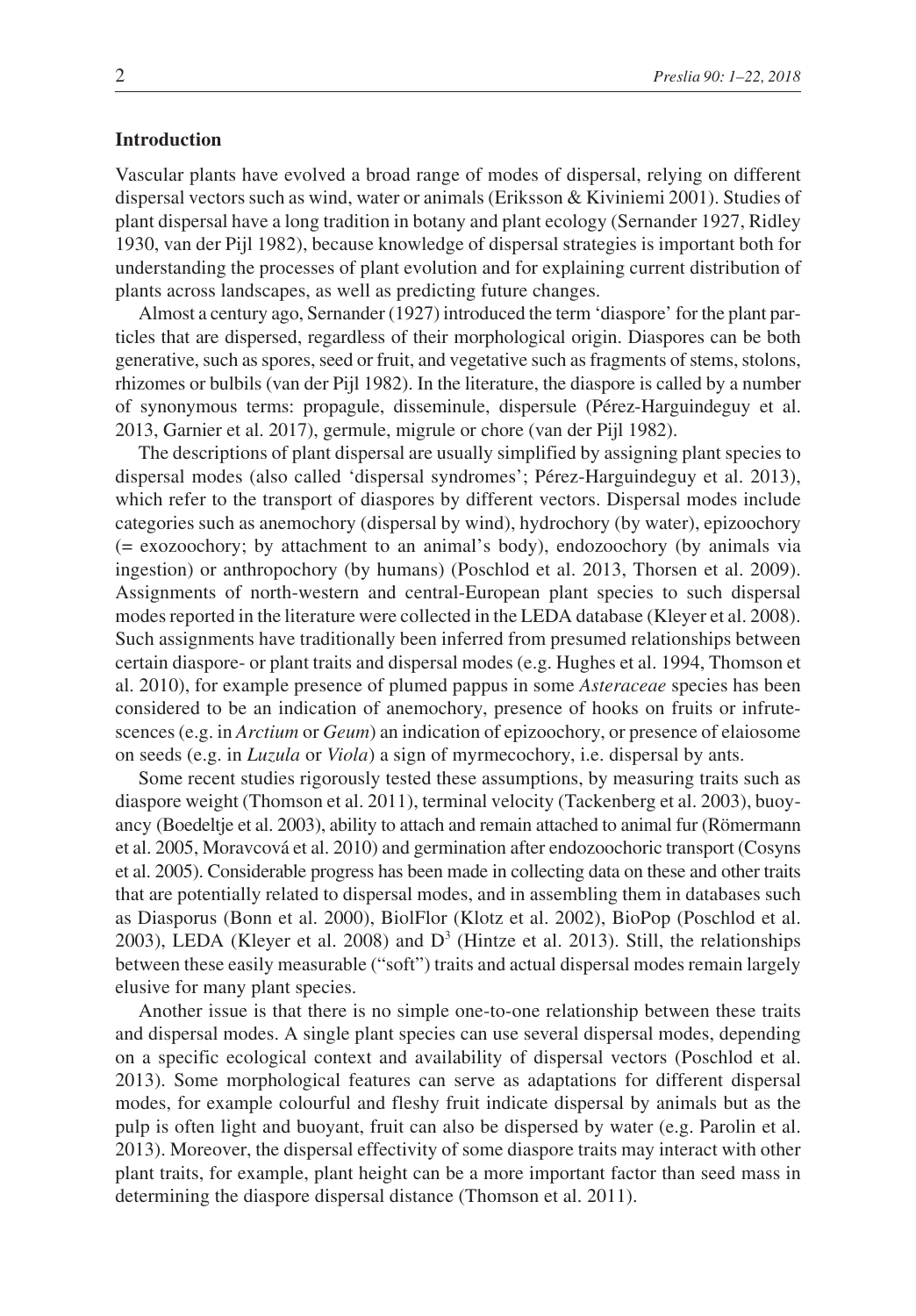Instead of the traditional binary (yes/no) assignments of species to dispersal-mode categories, attempts have been made to quantify the potential of each species to disperse by individual dispersal modes, e.g. anemochory (Tackenberg et al. 2003) or epizoochory (Will et al. 2007, Couvreur et al. 2008). To compare the degrees of adaptation of individual species to different dispersal modes, Hintze et al. (2013) introduced dispersal-ranking indices based on trait measurements and experimental assessments of diaspore adaptations to individual dispersal modes. These indices, transformed to a uniform scale for all dispersal modes and contained in the  $D<sup>3</sup>$  database, facilitate a more realistic assessment of plant dispersal patterns than the traditional binary assessments.

In spite of the recent progress in accumulation of dispersal data and experimental work on plant dispersal for north-western and central-European flora, actual dispersal modes are still unknown for a large number of species. Nevertheless, some kind of classification of plant species according to their dispersal modes is needed for ecological analyses of species' spread, persistence or decline in the landscape. Such classification should be based not only on measured or observed diaspore traits that may be important for dispersal, but also on the landscape context in which individual species occur and spread, especially considering whether dispersal vectors compatible with individual dispersal traits are present in the landscape and how frequent or strong they are. It is also important that this classification considers the fact that most species are dispersed by several vectors and cannot be simply assigned to one or two dispersal modes. Due to the lack of data for a large number of species, however, compilation of such a classification for the whole floras must, to a large degree, rely on expert judgement.

Here we propose a new approach to the assessment of dispersal patterns across whole regional floras, by introducing the concept of dispersal strategies. We define the dispersal strategies of plant species as distinct repeatedly occurring combinations of dispersal modes, of which some are usually prevailing in a particular species while others are less common but still contribute to its dispersal. We tested this approach on the flora of the Czech Republic, for which we assessed dispersal traits based on the data available in various literature sources and databases, including the new Pladias database of the Czech flora and vegetation (www.pladias.cz; see also Kaplan et al. 2015, 2016, 2017), and potential dispersal vectors. Based on this assessment we define nine dispersal strategies relevant for the Czech (i.e. temperate European) flora. Besides presenting the new approach and classification of dispersal strategies, we also introduce a database of the vascular flora of this country classified according to these dispersal strategies. We relate particular dispersal strategies to species' origin, invasion status and habitat affinities, and discuss our experience of this assessment.

#### **Methods**

## *Selection of taxa*

A slightly revised version of the Checklist of vascular plants of the Czech Republic (Danihelka et al. 2012), which reflects the taxonomic development since its publication, and is used in the Pladias Database of the Czech Flora and Vegetation (www.pladias.cz) served as the basic list of species assessed in this study. From this list, we considered the taxonomic level of species as well as intraspecific taxa such as subspecies, variety and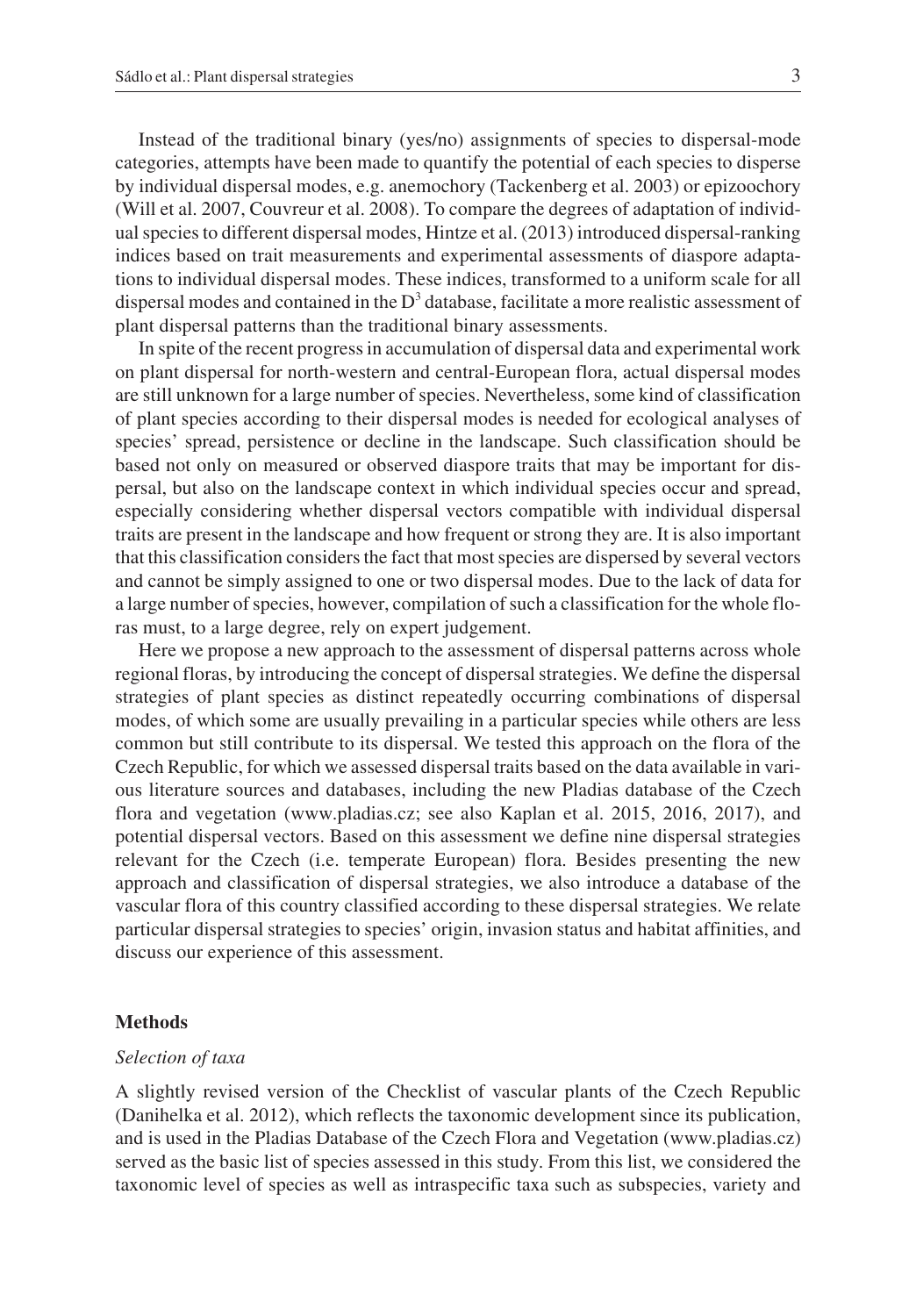Group, the latter used for plants that originated in cultivation following the International Code of Nomenclature for Cultivated Plants (Brickell et al. 2009). Agamospecies were included with the exception of the genus *Taraxacum*, from which we used sections, *Rubus hirtus* agg. and *Ranunculus auricomus* agg., in which we applied sensu lato groups as in Danihelka et al. (2012). Other supraspecific taxa occurring in the above Checklist (marked as agg. and s.l.) were not considered. We further excluded all taxa labelled in Danihelka et al. (2012) as cultivated and never recorded as escaped because we regard the dispersal of such species as completely human-assisted. Very rare casual neophytes and the majority of interspecific hybrids were also not considered. Rare casual neophytes usually form short-living populations and disappear (e.g. past finds of Australian species introduced with imported wool; Dvořák & Kühn 1966, Pyšek 2005), therefore it often cannot be retrospectively assessed whether they formed any viable diaspores. The status of alien species was taken from Pyšek et al. (2012b).

After this selection, the following taxa of the Czech vascular flora were assessed in the database: (i) all native and archaeophytic taxa, including extinct and missing ones (2547 taxa); (ii) all naturalized and frequently occurring neophytes (577 taxa); and (iii) hybrids that pertain in the wild independent of populations of their parental species (e.g. *Aconitum ×cammarum*, a sterile garden escape, or *Crataegus ×macrocarpa*, a hybridogeneous species with distinct habitat preferences and distribution range; in total 39 taxa). In total the database included 3163 taxa.

# *Definitions of terms associated with dispersal*

For the purpose of this paper and the database we use the following terms:

- 'diaspore' (synonyms: dispersule, propagule) is a generative or vegetative part of the plant body that is dispersed from the parental plant and can produce a new individual
- 'dispersal mode' is a distinct single type of dispersal used by a plant species (e.g. anemochory when spread by wind, hydrochory by water etc.); this term corresponds to dispersal syndrome as used by Pérez-Harguindeguy et al. (2013)
- 'dispersal strategy' is a term newly introduced here, defined as a set of several dispersal modes that are used by a single plant species to disperse its diaspores

## *Dispersal, diaspores and dispersal modes*

We considered both generative and vegetative diaspores (Table 1). Vegetative diaspores are different from sedentery clonal modules and represent viable and movable parts of plants that originate above ground or in water and disconnect from the parent plant before sprouting. We did not consider as vegetative diaspores (i) clonal organs connected with the maternal plant until the new plant becomes independent (e.g. stolons in *Fragaria*) and (ii) various types of below-ground organs or shoot bases embedded in soil (e.g. tubers of *Helianthus tuberosus* or grass tillers). In some species, below-ground parts are regularly dispersed by water (e.g. *Reynoutria japonica*; Pyšek & Prach 1993), burrowing rodents (e.g. *Corydalis solida*; Borghi & Giannoni 1997) or scree slides (e.g. *Rumex scutatus*; Jenny-Lips 1930). However, this dispersal strategy can be hardly delimited and separated from accidental transport events such as floods. In general, below-ground organs are linked with sessile rather than a mobile phase of plant life.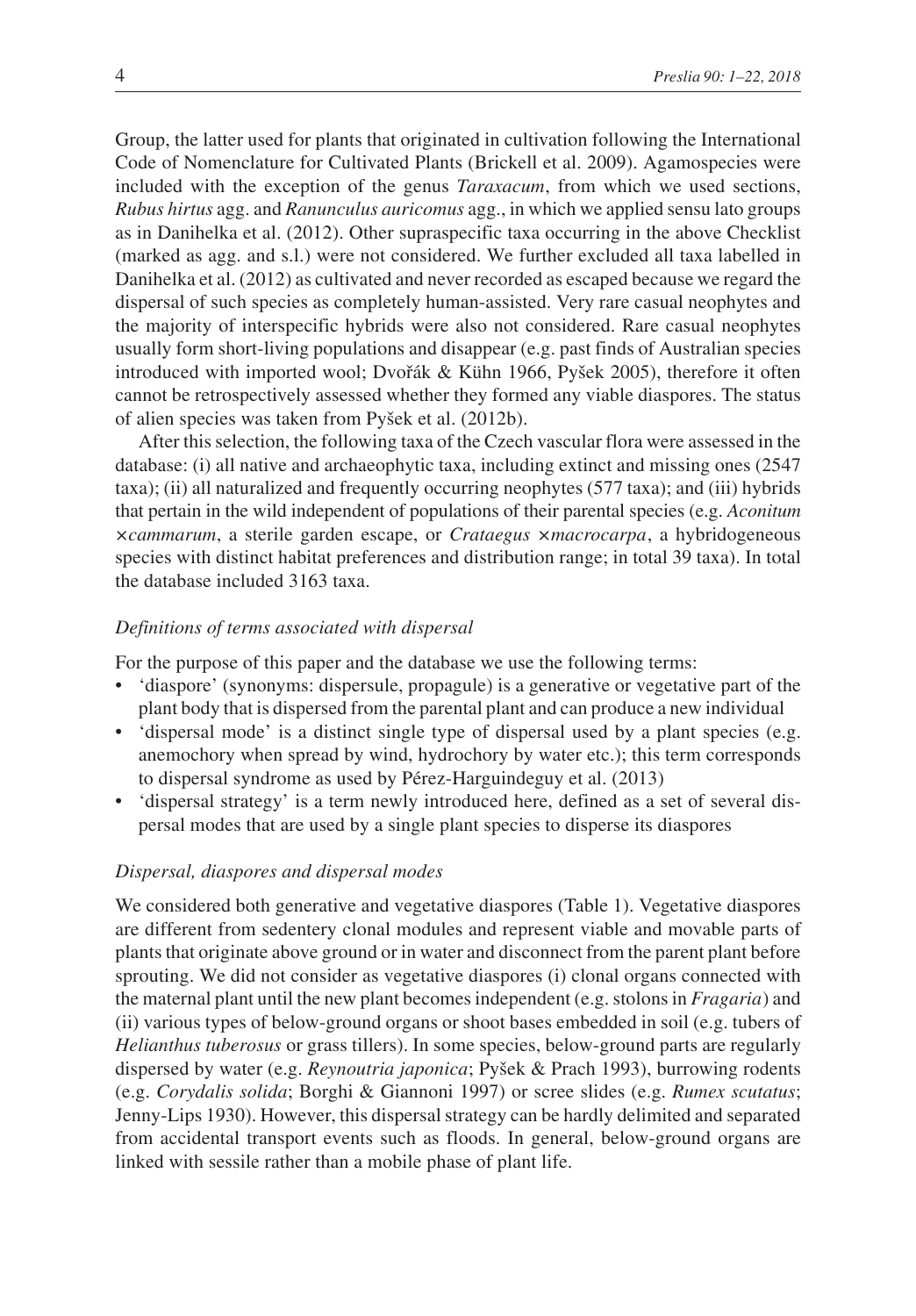Table 1. – Classification of diaspore types.

#### **1. Generative diaspores**

- **1.1. Spores**: They occur in pteridophytes. Also sporocarps releasing spores are included (*Pilularia* and *Salvinia* only).
- **1.2. Seeds**: They occur in gymnosperms (e.g. *Pinus*) and angiosperms (e.g. *Papaver*).
- **1.3. Fruits.** This category includes dry or fleshy fruits (e.g. *Acer*) and analogous dispersal units (e.g. aggregate or multiple fruits in *Fragaria* or *Morus*, respectively, gymnosperm cones, epimatium-bearing seed in *Taxus*, spikelets or their various fragments in *Poaceae*). Dehiscence or release of seed from ripe or decaying fruit is expressed by the combination seed+fruit, while indehiscent fruit is considered only as fruit.
- **1.4. Tumbleweeds.** Mature plant parts including stem branches and large inflorescence (e.g. *Falcaria vulgaris* and *Rapistrum perenne*).

#### **2. Vegetative diaspores**

- **2.1. Turions** (e.g. *Myriophyllum* and *Utricularia*) and similar overwintering structures (detachable buds in *Elodea* and *Groenlandia*). Shortened shoots of some pondweeds (e.g. *Potamogeton alpinus*) produced by underground rhizome are also included here, because they regularly detach and drift away in spring.
- **2.2. Bulbils and tubers** of stem origin (e.g. *Allium oleraceum* and *Dentaria bulbifera*) or root origin (*Ficaria* only).
- **2.3. Plantlets born by pseudovivipary** (e.g. *Poa alpina*).
- **2.4. Plantlets born from buds on leaves** (*Cardamine pratensis*).
- **2.5. Plantlets born on free ends of stolons**, detachable before establishing (e.g. *Hydrocharis* and *Jovibarba*)
- **2.6. Unspecialized fragments** of shoot (e.g. *Sedum album* and many aquatic plants), shoot tips (e.g. *Ceratophyllum demersum*) or detachable offsprings born from axillary buds (e.g. *Agrostis canina, Arabidopsis halleri* and *Rorippa amphibia*).
- **2.7. Budding plants** (*Lemnaceae* only).
- **2.8. Gemmae** produced by gametophytes (*Trichomanes speciosum* only).

The classification of generative diaspores follows current morphological terminology (e.g. spore, seed, fruit; modified from Hintze et al. 2013). The terms for vegetative diaspores correspond to those used in the CLO-PLA database (Klimešová et al. 2017). The information on the types of diaspores was taken from the Flora of the Czech Republic (Hejný & Slavík 1988–1992, Slavík 1995–2000, Slavík & Štěpánková 2004, Štěpánková 2010) and the CLO-PLA database (Klimešová et al. 2017).

Dispersal modes were classified based on a simplified system of dispersal vectors and assigned to species by using information from LEDA (Kleyer et al. 2008), CLO-PLA (Klimešová et al. 2017) and other databases, literature referring to morphology and dispersal of individual species (e.g. Deyl 1956, Lhotská & Chrtková 1978, Bojnanský & Fargašová 2007), expert assessment based on the field experience of the first author, and inferred from data on species with similar diaspores, especially in cases of phylogenetically related species occurring in similar habitats.

Finely defined autochoric strategies for short-distance dispersal, such as blastochory, herpochory, barochory and ballochory were subsumed to autochory. Ombrochory (dispersal by rain drops), myrmecochory (by ants) and (rather hypothetical) malacochory (by molluscs) were also included within autochory because they are effective mainly in shortdistance dispersal (Culver & Beattie 1978, Andersen 1988). Moreover, myrmecochory has usually been reported mainly for species with an elaiosome (Peters et al. 2003),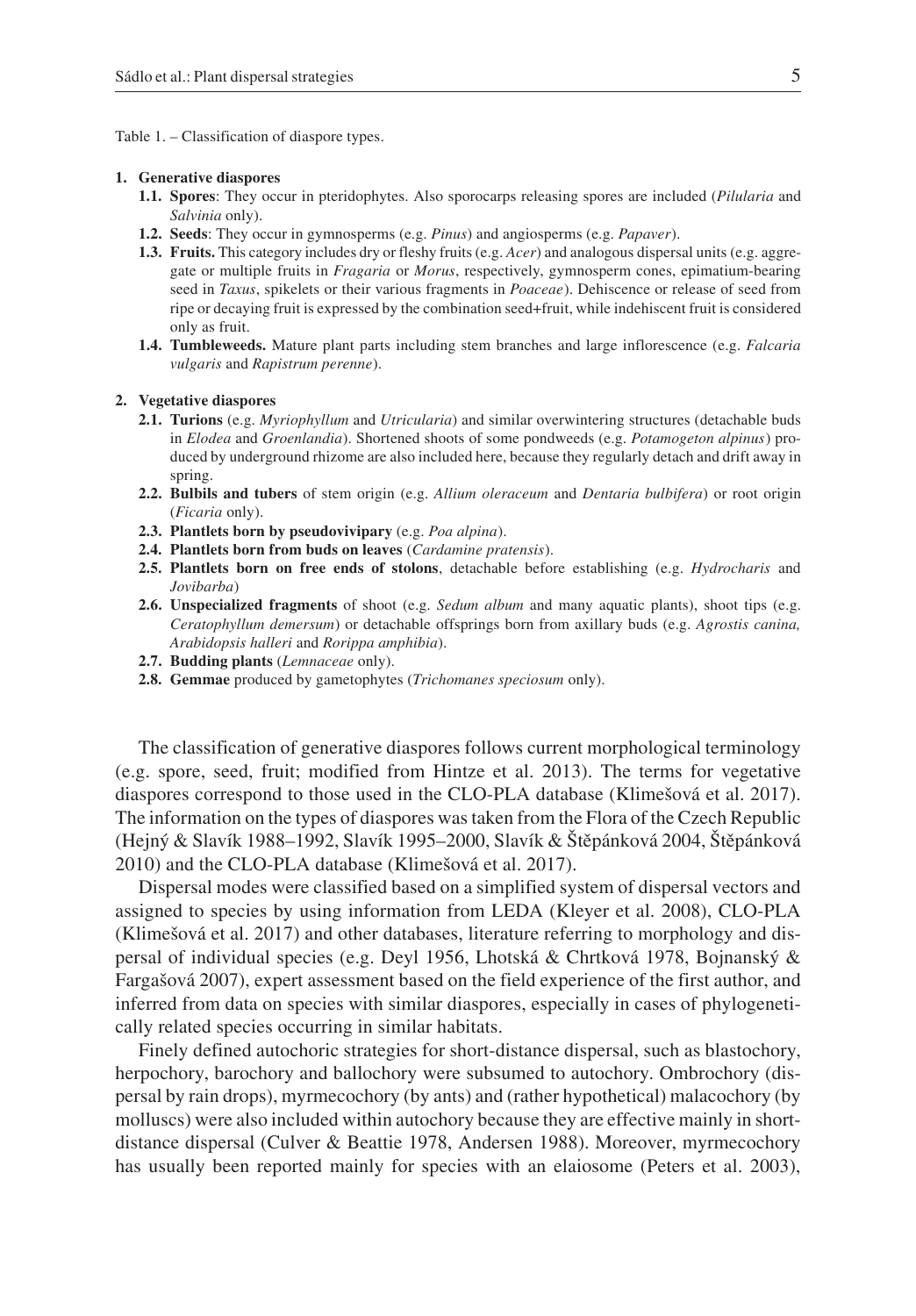whereas the role of occasional transport by ants of many species lacking this structure remains unclear (Kovář et al. 2001). Chamaechory (relevant for tumbleweeds) was also subsumed to autochory, based on the limited dispersal efficiency of tumbleweeds in central-European conditions. Meteorochory (transport of very light seeds in air) was subsumed to anemochory. Stomatochory (transport in an animal's mouth) and dysochory (transport of accidentally ingested diaspores) were subsumed to endozoochory. If necessary, habitat context was taken into account, e.g. hydrochory was considered in species colonizing rivers or springs, or species restricted to mossy and grassy swamps were assumed to be dispersed mainly by autochory due to the lack of water movement. Dispersal by humans (although possibly the strongest vector in modern landscapes) was not considered because of the difficulties with its quantification and assignment to individual species and separating deliberate vs accidental dispersal pathways (Hulme 2008).

## *Dispersal strategies*

Each species was characterized by their types of diaspores, dispersal modes and vectors, listing all modes that are reported or very probably occur. Species with similar combinations of dispersal modes were grouped. Essential (most frequent or most efficient) dispersal modes were distinguished from occasional and less important ones. This approach resulted in distinguishing nine polychoric dispersal strategies, with rare combinations of vectors merged with functionally similar groups to make the system simple, avoiding inclusion of strategies represented by few species.

## *Statistical analysis*

To test whether there are differences in the numbers of native vs alien (origin status), and casual vs naturalized and invasive species (invasion status) among dispersal strategies, species counts in different combinations of categories were analysed by row × column contingency tables using generalized linear models (GLMs) with log-link function and Poisson distribution of errors (e.g. Crawley 2007). For the models that indicated significant effects of species categories, adjusted standardized residuals of G-tests were compared with critical values of the normal distribution to ascertain for which groups of species the counts are lower or higher than expected by chance (Řehák & Řeháková 1986). The calculations were done in R 3.0.2 (R Core Team 2017).

# **Results**

## *Classification of dispersal strategies*

Each dispersal strategy described below combines essential dispersal modes (in upper case letters) and occasional dispersal modes (lower case letters; Table 2), the latter are recorded only for some species or some environments. For each dispersal strategy, the essential modes are listed first, followed by occasional modes, with modes ranked alphabetically within these two groups. Each strategy is named by the genus name of its typical representative. The assignment of individual taxa to particular strategies is shown in Electronic Appendix 1.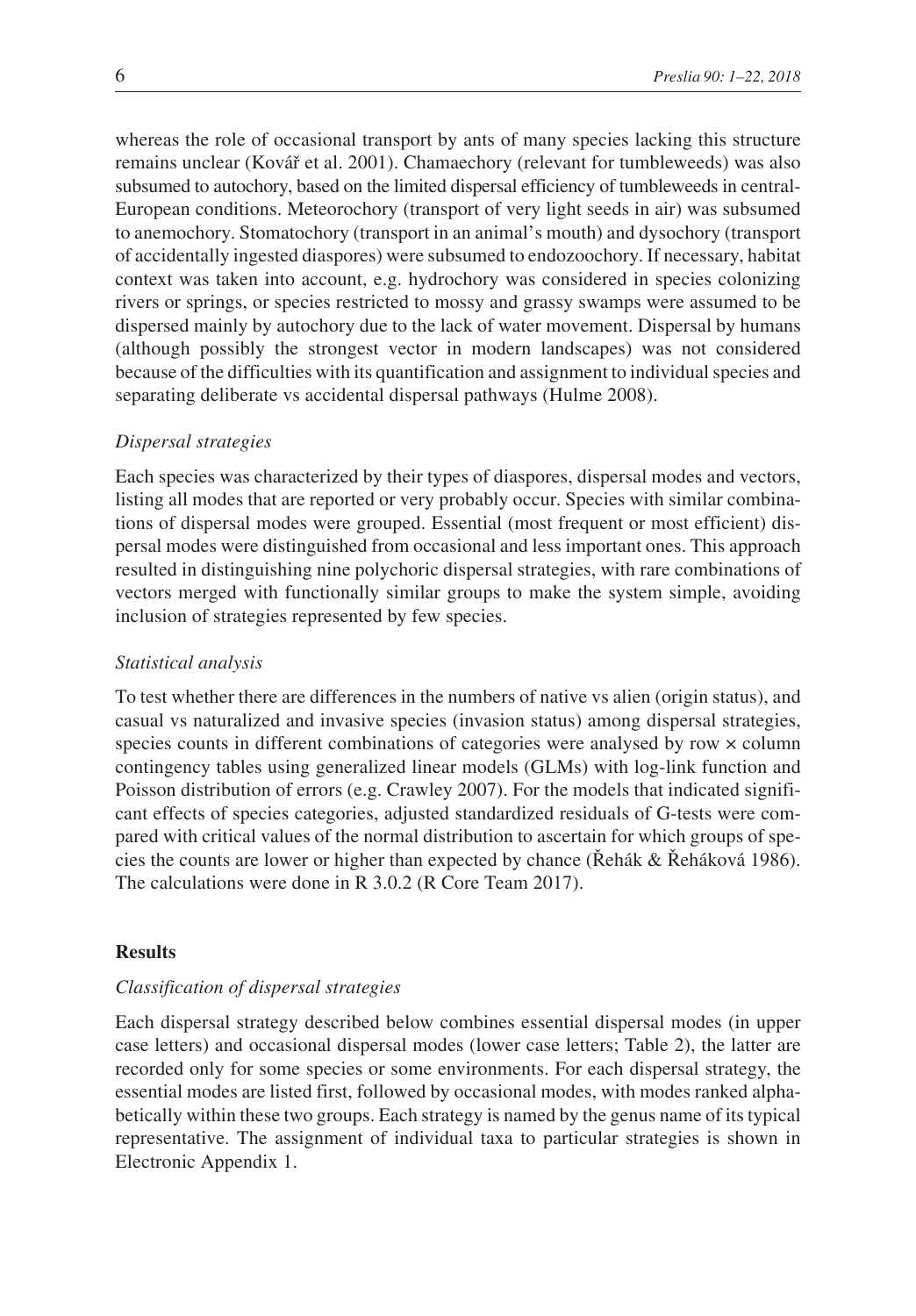| Dispersal mode | Allium<br>ئے ۔ | <b>Bidens</b> | Cornus | Epilobiu | ycopodium | Phragmites | Sparganiun | Wolffi | Zea |
|----------------|----------------|---------------|--------|----------|-----------|------------|------------|--------|-----|
| Autochory      |                |               |        |          |           |            |            |        |     |
| Epizoochory    |                |               |        |          |           |            |            |        |     |
| Endozoochory   |                |               |        |          |           |            |            |        |     |
| Anemochory     |                |               |        |          |           |            |            |        |     |
| Hydrochory     |                |               |        |          |           |            |            |        |     |

Table 2. – Cross-tabulation of dispersal strategies and dispersal modes. The bars and points indicate essential and occasional dispersal modes, respectively, within each dispersal strategy.

**I. Allium type: AUTOCHORY, anemochory, endozoochory, epizoochory.** This broadly defined type of dispersal includes 56% (1783 of 3163) of the assessed taxa (Fig. 1). Taxa with this strategy are herbaceous plants preferring mesic and dry habitats, with some exceptions such as *Rhododendron tomentosum*. About half of the included taxa are dispersal generalists lacking a clear morphological indication of anemochory or zoochory. Large diaspores such as bulbils in the inflorescences of some *Allium* species, or smooth nutlets in most *Lamiaceae* fall off the maternal plant and remain in its surroundings, whereas smaller diaspores (e.g. seed of *Calluna* and *Sagina*) are occasionally spread over greater distances, e.g. by water, wind, ants or grazing mammals. Some species show minor adaptations indicating other dispersal modes, which however work less efficiently, e.g. short and sparse flying and attaching apparatus in *Centaurea.* The majority of awned grasses were also assigned to this strategy. While awned lemmae can contribute to the transport of caryopses by animal or wind, their main function is physiological (e.g. transpiration; Grundbacher 1963) and autochoric burial of the caryopsis into the soil (Peart 1981)*.* Species with short-distance dispersal modes that we included under



Fig. 1. – Representation of the native and alien taxa in the Czech flora across dispersal strategies.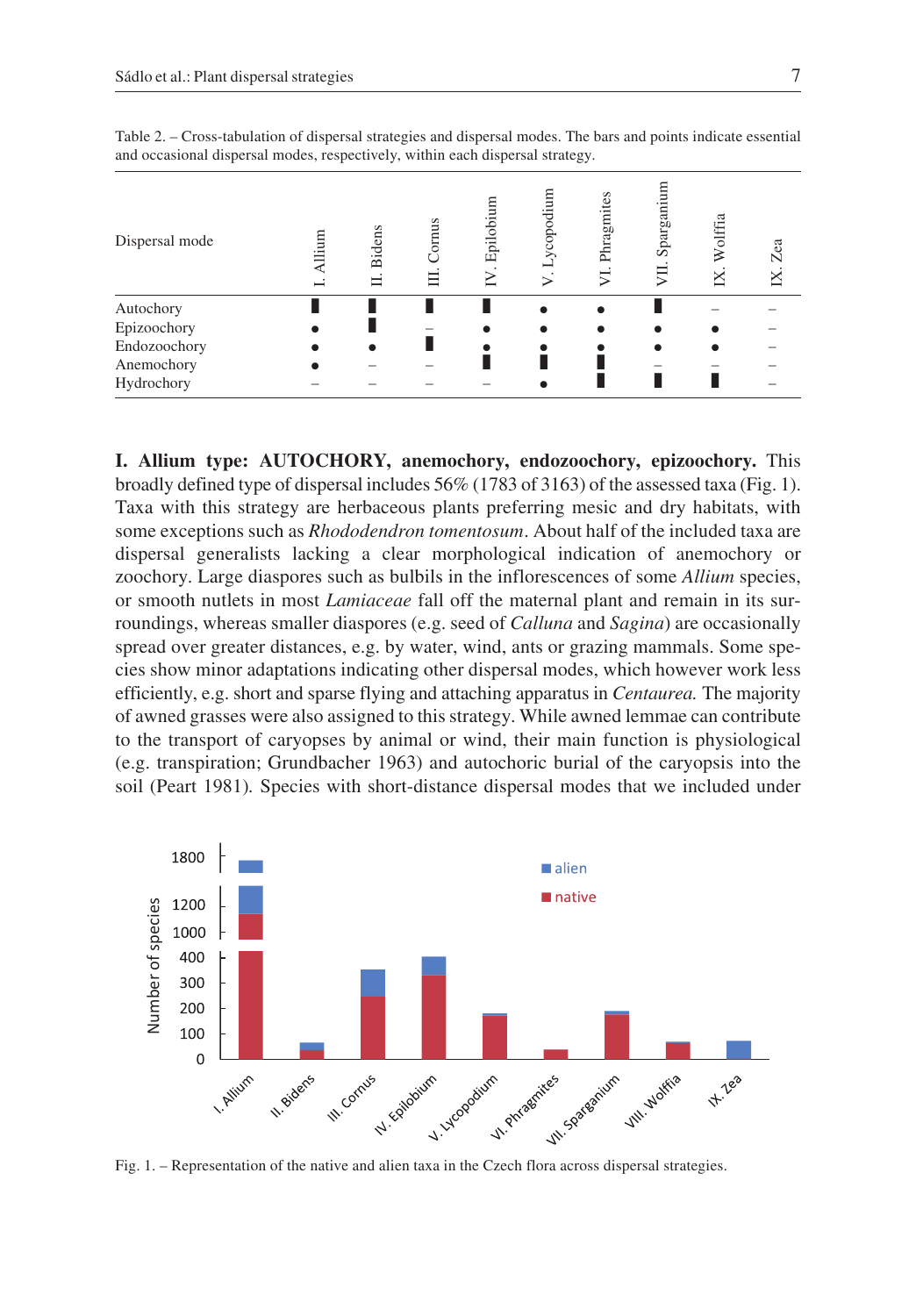autochory, such as myrmecochory or balistochory, are also classified in this strategy. This strategy further includes species with large or hard fruit or seed with nutrient storage that are occasionally dispersed by endozoochory; in some cases the efficiency of this kind of dispersal is obvious (e.g. oat spread by horses, or pea by pigeons), but evidence is lacking for assessing its real efficiency in the wild (e.g. the fate of caryopses after passage through the intestinal tract of horses), which makes these zoochoric species difficult to separate from species with prevailing autochory. Tumbleweed species, if they bear seed indicating classification within this group (e.g. smooth samaras in *Falcaria vulgaris*), were also included despite their apparent anemochoric features. Unlike in the vast steppe plains of continental Eurasia, this dispersal mode has a limited efficiency in central Europe. In continental plain steppes the tumbleweeds dry out and then are released by wind, whereas in the central-European climate the stems of the same species mostly remain flexible and do not detach from their root, hence the seed is released on the spot. Overall, the *Allium* dispersal strategy applies to many representatives of large families such as *Poaceae, Lamiaceae* and *Caryophyllaceae*.

**II. Bidens type: AUTOCHORY, EPIZOOCHORY, endozoochory.**This dispersal strategy is characterized by two essential dispersal modes, of which autochory is the more important, despite the presence of morphological structures indicating epizoochory. For example in *Arctium* some of achenes are dispersed by means of the prickly capitulum but many fall to the ground before the separation of the capitulum from the stem. Similarly, caryopses of *Stipa pennata* are occasionally anemochoric but their flight is short; moreover, their hairy awns often interlace and the seeds fall down together instead of flying. Endozoochory in this dispersal strategy is often represented by large nutritious diaspores, e.g. in *Echinops*. Many taxa in this group are annuals or short-lived perennials confined to mesic or dry ruderal habitats. Some wetland species are also included here, such as *Bidens*sp. and *Geum rivale*, in which hydrochory is also relevant.

**III. Cornus type: AUTOCHORY, ENDOZOOCHORY.** Herbaceous plants, shrubs and small trees with fleshy fruit, often of the *Rosaceae* family, typically have this strategy. Furthermore, tall trees bearing big, dry and heavy nutrient-rich seeds are also included, e.g. *Aesculus* and *Quercus*. Fruit and seed are spread by endozoochory either by birds if they remain attached to the plant or by rodents and weasels if they fall to the ground. After transportation, seeds are often eaten again and dispersed by rodents, or spread by other dispersal modes. Herbaceous plants with soft but toxic or unpalatable fruit (e.g. *Arum*, *Atropa*, *Bryonia* and *Convallaria*) are also classified within this strategy, although it is unclear whether the seed is swallowed by birds or only spread around.

**IV. Epilobium type: ANEMOCHORY, AUTOCHORY, endozoochory, epizoochory.** This species group is typical of mesic and dry habitats. Anemochory is obvious (of the 463 taxa in this category 72% are *Asteraceae*), while the role of autochory is less clear and its importance probably underestimated. The importance of epizoochory varies; for example, birch seed is frequently found attached to animal fur but this is not the case for the heavy seed of maple and ash (Heinken & Raudnitschka 2002). The participation of endozoochory also varies. Small-seeded herbaceous plants are spread mainly by occasional ingestion by ungulates (dysochory), large-seeded trees by granivorous birds such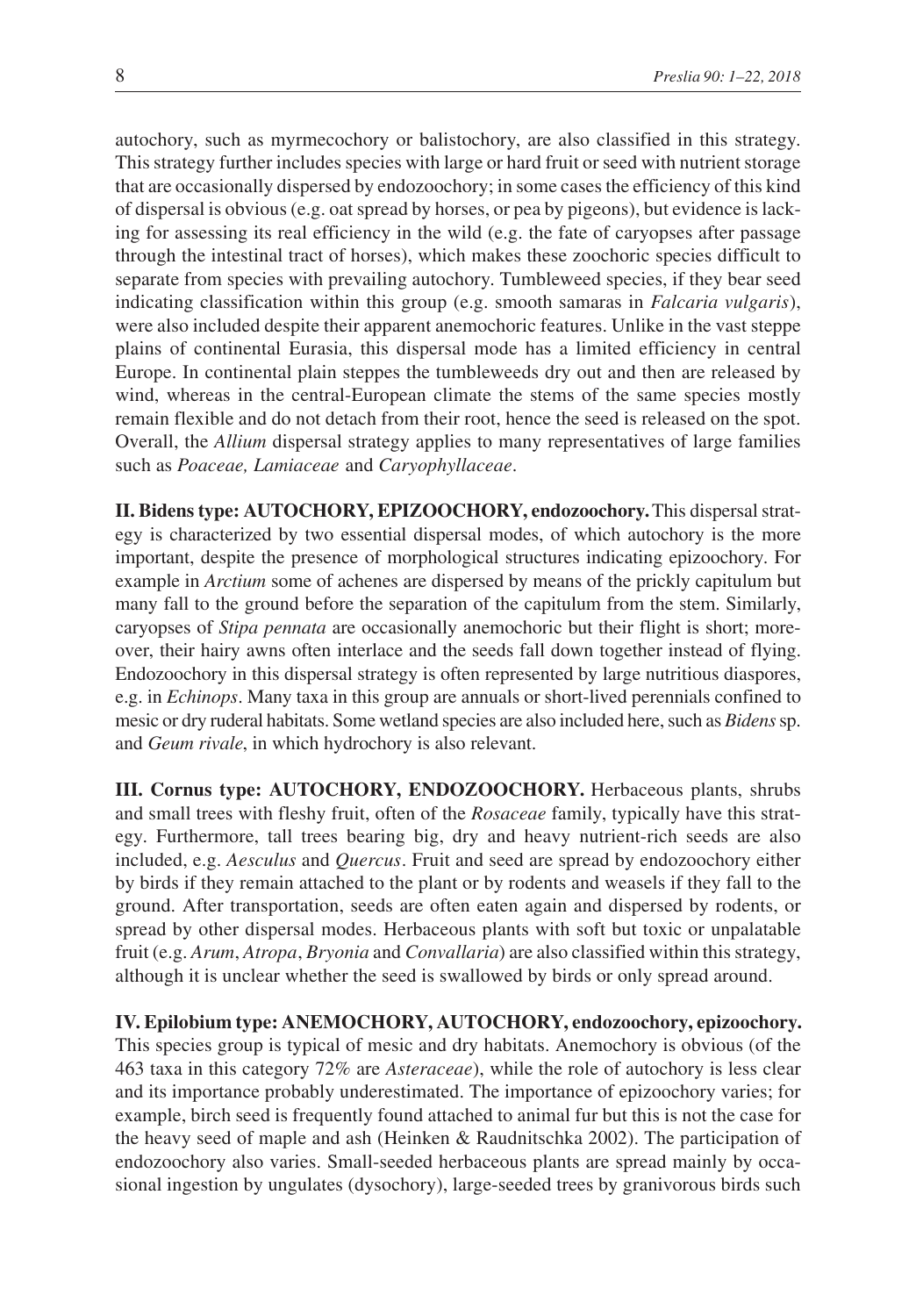as *Loxia curvirostra* specialized for feeding on conifer seeds or polyphagous *Pyrrhula pyrrhula* and *Carduelis spinus*.

**V. Lycopodium type: ANEMOCHORY, autochory, endozoochory, epizoochory, hydrochory.** This dispersal strategy relies on light, very small spores and seeds that are dispersed by a wide range of vectors. Dispersal by vegetative diaspores is rare (only in *Huperzia*, *Hymenophyllum*, *Selaginella* and *Trichomanes*). Compared to other groups, the role of autochory is small. The roles of endozoochory and epizoochory are still poorly known and possibly underestimated (Mountain & Moe 2014, Troia 2016). This strategy is only recorded for species of vascular cryptogams, species of the families *Orchidaceae* and *Pyrolaceae*, and of the genera *Orobanche* and *Phelipanche*. Spore-producing wetland representatives such as *Equisetum fluviatile* and *Thelypteris palustris* could be alternatively subsumed to the dispersal strategies that rely more heavily on hydrochoric dispersal modes, but we included them here owing to their spores being functionally distinctive structures. The efficiency of dispersal by spores in some ferns is doubtful but clear evidence is missing; for example, in the clonal species *Matteucia struthiopteris*, whole plants are spread by floods and it is unclear whether new populations are initated by spores.

**VI. Phragmites type: ANEMOCHORY, HYDROCHORY, autochory, endozoochory, epizoochory.** Wetland species with light diaspores (both seed and fruit) equipped with a hairy flying apparatus. With the only exception of *Salix euxina*, species with this dispersal strategy lack vegetative diaspores. This dispersal strategy is recorded for a small group of species, especially from the families *Cyperaceae*, *Poaceae* and *Salicaceae*. Woody plants, stout clonal graminoids and herbaceous plants are typical growth forms associated with this dispersal strategy.

**VII. Sparganium type: AUTOCHORY, HYDROCHORY, endozoochory, epizoochory.** This dispersal strategy is a wetland analogue of the Wolffia type, assigned to aquatic plants. It applies to mostly monocotyledonous species producing achenes with good buyoancy and with vegetative diaspores having an important role. Production of vegetative buds on leaves is a special syndrome associated mainly with this strategy; these autochoric structures occur in the genera *Cardamine* and *Drosera*, and two orchids *Hammarbya paludosa* (Dickie 1873) and *Liparis loeselii* (Irmisch 1850).

**VIII. Wolffia type: HYDROCHORY, endozoochory, epizoochory.** This dispersal strategy is typical of aquatic macrophytes spread by fruit, seed or spores. However, vegetative reproduction dominates in most cases, while sexual reproduction is often reduced (Barrat-Segretain 1996) and even lost in some populations (e.g. *Stratiotes aloides*; Eckert 2001). The main or even exclusive means of dispersal in most species is through stem fragmentation, formation of stolons or, in *Lemnaceae*, budding colonies. *Wolffia*, in which the vegetative diaspore is a whole plant, and seed production is extremely rare (Hicks 1932), is the ultimate stage in the development of this strategy. In some species the fragments are shoots, in others only shoot tips. The rooting success depends on the type of fragment (Barrat-Segretain et al. 1999, Riis et al. 2009). Furthermore, nearly half of the species with this dispersal strategy also form movable turions as a specific diaspore type. In addition to the spread of hydrochoric generative parts, entire seedlings are also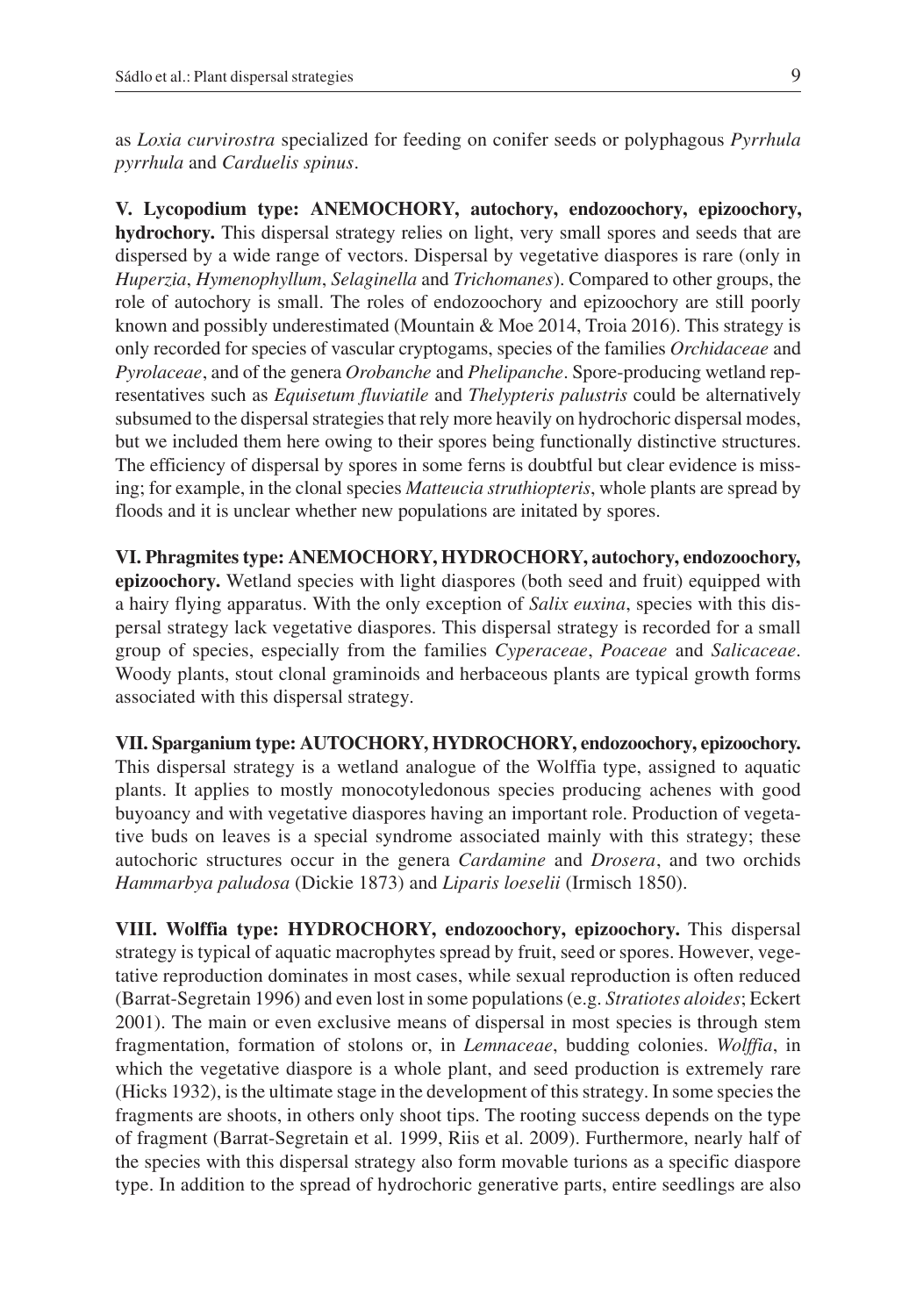reported as dispersal units in some species (e.g. *Hottonia palustris*; Brock et al. 1989). All types of diaspores, seed, fruit and fragments are usually buoyant. In some species ichthyochory (dispersal by fish) is possible (*Nuphar lutea*; Fér & Hroudová 2008).

**IX. Zea type (very rare or no formation of movable aboveground diaspores).** Species with this dispersal strategy rarely reproduce generatively and do not form vegetative aboveground diaspores. Low fertility is caused genetically (e.g. triploids such as *Acorus calamus*, some hybrids such as *Mentha ×piperita*) or breeding pattern (e.g. dioecious species occurring in female clones only such as the introduced *Salix acutifolia*). Despite the seemingly unambiguous difference between plant sterility vs fertility, the delimitation of this strategy is not sharp. Some hybrids with this strategy are regarded as substerile, such as *Helianthus ×laetiflorus* and *Symphyotrichum* spp. (Clevenger & Heiser 1963, Hoffmann 1996), but clear information about the germinability of their seed is missing. Poor production, survival or establishment of seed is mostly caused by special requirements for habitat, climate or, rarely, pollinators such as in the *Ficus carica* populations introduced into central Europe. In *Zea mays*, kernels are kept on the corncobs that decay, and germination is enabled only by their release by humans. Of the aliens, this group includes only deliberately introduced species such as weedy but originally ornamental *Oxalis debilis* or medical plants such as *Acorus calamus* and *Artemisia verlotiorum*. Instead of above-ground diaspores, the dispersal in these species is achieved exclusively by below-ground organs or even whole plants. They are dispersed by humans either deliberately (clonal reproduction of ornamental aliens such as the never fruiting *Hemerocallis fulva*), or unintentionally (e.g. transport with soil or waste material such as in the tropical *Mirabilis jalapa*) and also by floods or wild boar (e.g. tubers of the late flowering *Helianthus tuberosus*).

### *Association between dispersal strategies and diaspores*

In total, the vast majority of taxa in the Czech flora disperse exclusively via generative diaspores (92.8%), whereas 4.5% combine generative and vegetative diaspores, a few (0.7%) spread only by vegetative diaspores and the remaining 2% (taxa with the Zea strategy) form no viable above-ground diaspores and propagate by below-ground organs or with human assistance.

The particular dispersal strategies differ in the relative representation of species with generative and vegetative diaspores. There are two dispersal strategies in which aboveground vegetative diaspores have an important role: Wolffia (46.6%), and Sparganium (22.9%). In the remaining strategies the representation of vegetative diaspores is negligible or absent (Table 3).

In terms of diaspore type, whole fruit (48.8%) and seed (41.2%) are by far the most frequent, with fragments (3.1%) and spores (1.9%) the only other types of diaspore exceeding 1% (Table 3).

## *Taxonomic pattern*

The distribution of dispersal strategies within families is shown in Table 4. The most represented strategy, Allium, is commonest in 16 of 20 families with the highest numbers of species in the Czech flora, but all other strategies except Bidens, Wolffia and Zea are important (present in at least 30% of total number of taxa) in at least one family.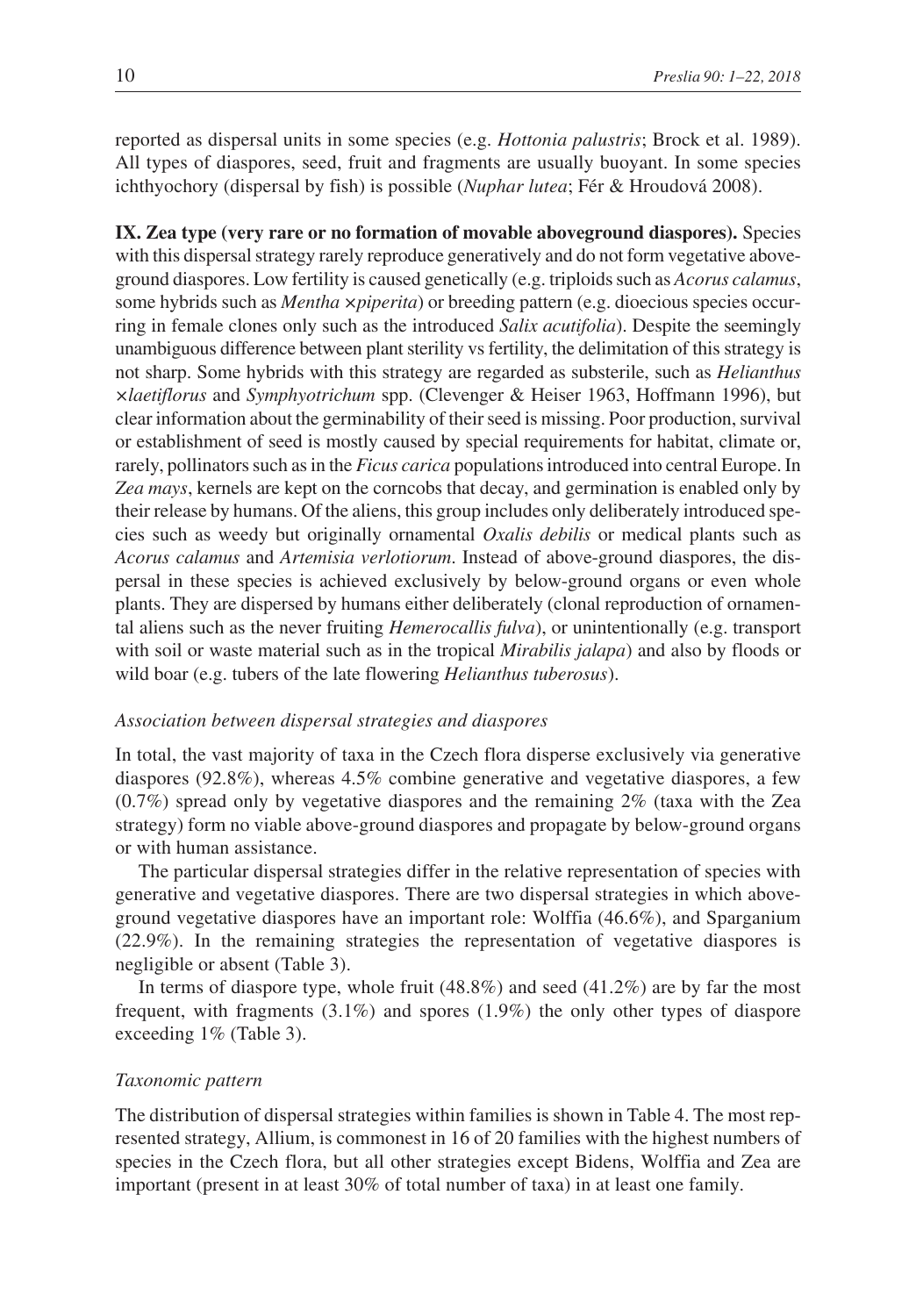| Diaspore type                  | Allium         | Bidens<br>ц | Cornus<br>目 | . Epilobium<br>Σ | Lycopodium<br>$\ddot{ }$ | Phragmites<br>$\overline{z}$ | Sparganium<br>УII. | Wolffia<br>買   | Zea<br>K. | Total |
|--------------------------------|----------------|-------------|-------------|------------------|--------------------------|------------------------------|--------------------|----------------|-----------|-------|
| 1.1 Spores                     |                |             |             |                  | 71                       |                              |                    | 4              |           | 75    |
| 1.2 Seed                       | 968            |             | 340         | 60               | 109                      | 19                           | 73                 | 23             |           | 1593  |
| 1.3 Fruit                      | 924            | 67          | 346         | 355              |                          | 21                           | 119                | 52             |           | 1884  |
| 1.4 Tumbleweeds                | 20             | 1           |             | 1                |                          |                              |                    |                |           | 22    |
| 2.1 Turions                    | $\cdot$        |             |             |                  |                          |                              |                    | 35             |           | 35    |
| 2.2 Bulbils & tubers           | 16             |             |             |                  |                          |                              |                    |                |           | 18    |
| 2.3 Plantlets (pseudovivipary) | 2              |             |             |                  |                          |                              |                    |                |           | 3     |
| 2.4 Plantlets (leaf buds)      | $\overline{2}$ |             |             |                  |                          |                              | 6                  |                |           | 8     |
| 2.5 Plantlets (stolons)        | 8              |             |             |                  |                          |                              |                    | $\overline{c}$ |           | 10    |
| 2.6 Fragments                  | 18             |             |             |                  | 2                        | 1                            | 49                 | 52             |           | 122   |
| 2.7 Budding plants             |                |             |             |                  |                          |                              |                    | 7              |           | 7     |
| 2.8 Gemmae                     |                |             |             |                  |                          |                              |                    |                |           |       |
| Infertile taxa                 | 9              |             |             |                  |                          |                              | 1                  | 5              | 73        | 89    |
| 1. Generative total            | 1771           | 67          | 353         | 404              | 180                      | 40                           | 188                | 65             | $\Omega$  | 3158  |
| 2. Vegetative total            | 38             | $\theta$    | $\theta$    | 2                | $\theta$                 | 1                            | 57                 | 61             | 11        | 170   |

### *Differences in dispersal of native and alien species*

There were significant differences in relative representation of native and alien species within particular dispersal strategies (interaction of origin status  $\times$  dispersal strategy tested by F-statistics because of overdispersion:  $F = 46.04$ ;  $df = 0$ , 8; P < 0.001). Native species are over-represented in the Epilobium, Lycopodium, Sparganium and Wolffia strategies, whereas aliens are over-represented in Allium, Bidens and Zea (Table 5).

The differences in representation of casual and naturalized species within the subset of all aliens were less pronounced although still significant (interaction of invasion status  $\times$ dispersal strategy:  $F = 2.26$ ;  $df = 0$ , 8;  $P < 0.05$ ), with this result mainly determined by over-representation of casual taxa within the Zea strategy (Table 5).

The differences in frequencies of species with particular types of diaspore based on the species origin (native vs alien) interaction with diaspore type ( $F = 17.36$ ; df = 0, 8; P < 0.001) and invasion status (F = 1.77; df = 0, 8; P < 0.05) were also significant. There was no difference in the two most important diaspore types, fruit and seed, but native species more often disperse as spores and vegetative fragments, while aliens such as tumbleweed are more represented in the group of infertile taxa (Table 6).

## *Distribution of dispersal strategies in habitats*

The occurrence of taxa with particular dispersal strategies in habitats of the Czech Republic is not random (GLM model with Poisson distribution of errors, tested using F-statistics because of overdispersion:  $F = 19.70$ ;  $df = 0$ ,  $96$ ;  $P < 0.001$ ). The Allium dispersal strategy prevails in several types of grassland and anthropogenic vegetation.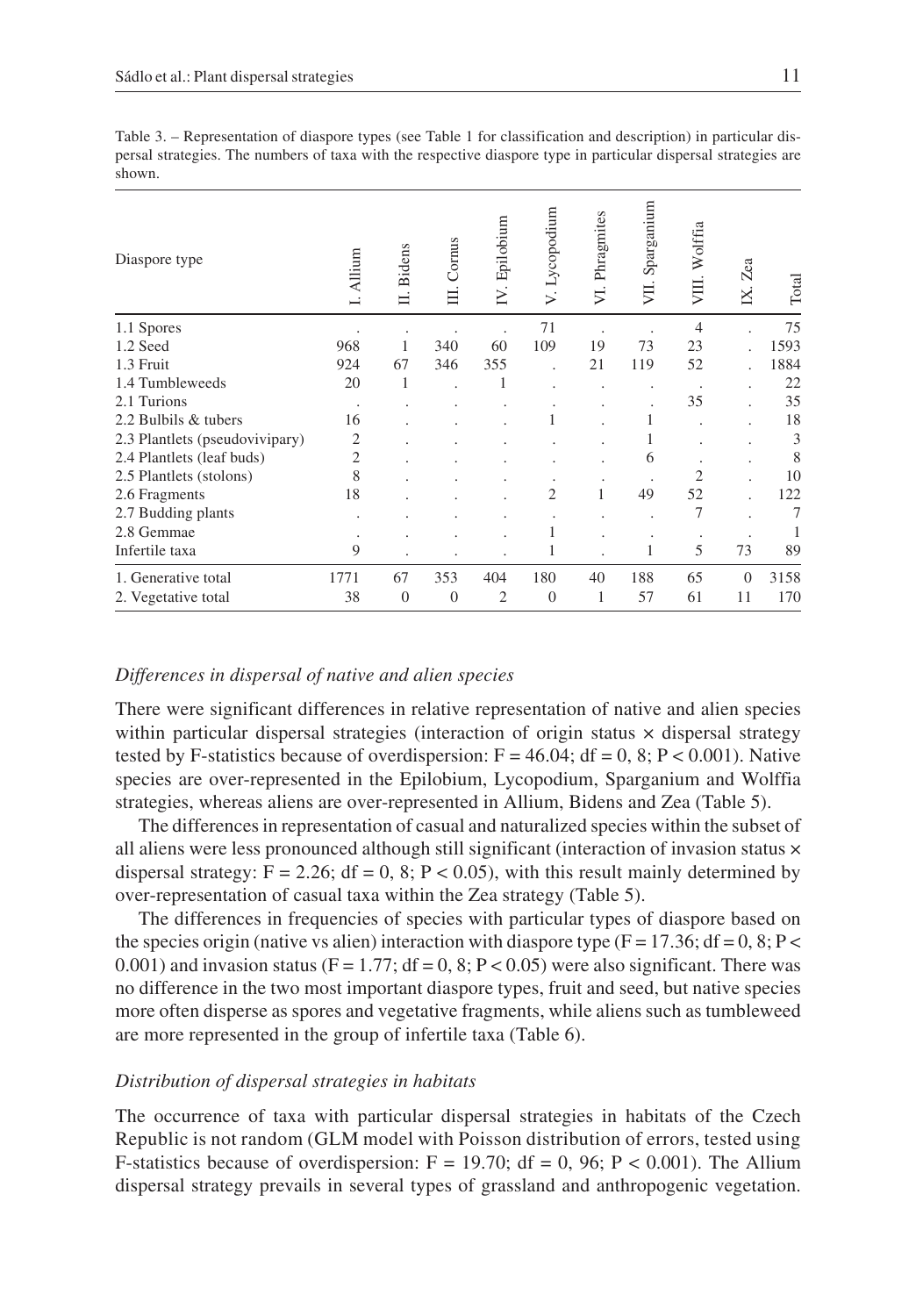| Table 4. – Distribution of dispersal strategies within the 20 most species-rich families in the Czech flora. Strategies present in more than 30% of taxa of a particular family are<br>highlighted. |                |             |               |                     |            |                 |                  |              |              |
|-----------------------------------------------------------------------------------------------------------------------------------------------------------------------------------------------------|----------------|-------------|---------------|---------------------|------------|-----------------|------------------|--------------|--------------|
| Family                                                                                                                                                                                              | Allium         | Bidens      | Cornus        | Epilobium<br>$\geq$ | Lycopodium | Phragmites<br>⋝ | Sparganium<br>ΣЦ | Wolffia<br>買 | Zea<br>Χ.    |
| Asteraceae                                                                                                                                                                                          | 83 (20.2%)     | $16(3.9\%$  | $(0\%)$       | 296 (72.2%)         | $(0\%)$    | 3(0.7%)         | $1(0.2\%)$       | $(0\%)$      | 11 $(2.7\%)$ |
| Rosaceae                                                                                                                                                                                            | 75 (24.2%)     | $4(1.3\%)$  | 226 (72.9%)   | $1(0.3\%)$          | $(0\%)$    | $(0\%)$         | $(0\%)$          | $(0\%)$      | $4(1.3\%)$   |
| Poaceae                                                                                                                                                                                             | 179 (77.5%)    | $21(9.1\%$  | $(0\%)$       | $9(3.9\%)$          | $(0\%)$    | $5(2.2\%)$      | $14(6.1\%$       | $(0\%)$      | $3(1.3\%)$   |
| <b>Brassicaceae</b>                                                                                                                                                                                 | 140 (92.7%)    | $(0\%)$     | $(0\%)$       | $(0\%)$             | $(0\%)$    | $(0\%)$         | $10(6.6\%)$      | $(0\%)$      | 1(0.7%)      |
| Fabaceae                                                                                                                                                                                            | $144 (96.6\%)$ | $1(0.7\%)$  | $(0\%)$       | $(0\%)$             | $(0\%)$    | $(0\%)$         | $(0\%)$          | $(0\%)$      | 4(2.7%)      |
| $C$ yperaceae                                                                                                                                                                                       | $69(54.3\%)$   | $(0\%)$     | $(0\%)$       | $(0\%)$             | $(0\%)$    | 6(4.7%)         | 52 (40.9%)       | $(0\%)$      | $(0\%)$      |
| Caryophyllace                                                                                                                                                                                       | $108(93.1\%)$  | $(0\%)$     | $1\, (0.9\%)$ | $2(1.7\%)$          | $(0\%)$    | $(0\%)$         | $3(2.6\%)$       | $(0\%)$      | $2(1.7\%)$   |
| Lamiaceae                                                                                                                                                                                           | 89 (87.3%)     | $(0\%)$     | $(0\%)$       | $(0\%)$             | $(0\%)$    | $(0\%)$         | $5(4.9\%)$       | $(0\%)$      | 8(7.8%)      |
| Apiaceae                                                                                                                                                                                            | 74 (79.6%)     | $13(14\%)$  | $(0\%)$       | $(0\%)$             | $(0\%)$    | $(0\%)$         | $5(5.4\%)$       | $(0\%)$      | $(1.1\%)$    |
| Ranunculaceae                                                                                                                                                                                       | 69 (76.7%)     | $(0\%)$     | $1\,(1.1\%)$  | 9(10%)              | $(0\%)$    | $(0\%)$         | $2(2.2\%)$       | $8(8.9\%)$   | $1(1.1\%)$   |
| Orchidaceae                                                                                                                                                                                         | $(0\%)$        | $(0\%)$     | $(0\%)$       | $(0\%)$             | 74 (97.4%) | $(0\%)$         | $2(2.6\%)$       | $(0\%)$      | $(0\%)$      |
| Planic case                                                                                                                                                                                         | 57 (79.2%)     | $(0\%)$     | $(0\%)$       | $(0\%)$             | $(0\%)$    | $(0\%)$         | $14(19.4\%)$     | $1(1.4\%)$   | $(0\%)$      |
| $A {\it m} a {\it r} {\it an} {\it th} a c e a e$                                                                                                                                                   | 61 (93.8%)     | $(0\%)$     | $2(3.1\%)$    | $1(1.5\%)$          | $(0\%)$    | $(0\%)$         | $1(1.5\%)$       | $(0\%)$      | $(0\%)$      |
| Orobanchaceae                                                                                                                                                                                       | $38(59.4\%)$   | $(0\%)$     | $(0\%)$       | $(0\%)$             | 24 (37.5%) | $(0\%)$         | $2(3.1\%)$       | $(0\%)$      | $(0\%)$      |
| Polygonaceae                                                                                                                                                                                        | $29(59.2\%)$   | $(0\%)$     | $(0\%)$       | $(0\%)$             | $(0\%)$    | $(0\%)$         | 18 (36.7%)       | $(0\%)$      | $2(4.1\%)$   |
| Boraginaceae                                                                                                                                                                                        | 37(78.7%)      | 5 $(10.6\%$ | $(0\%)$       | $(0\%)$             | $(0\%)$    | $(0\%)$         | $5(10.6\%)$      | $(0\%)$      | $(0\%)$      |
| Asparagaceae                                                                                                                                                                                        | $28(77.8\%)$   | $(0\%)$     | $7(19.4\%)$   | $(0\%)$             | $(0\%)$    | $(0\%)$         | $(0\%)$          | $(0\%)$      | $(2.8\%)$    |
| Rubiaceae                                                                                                                                                                                           | $32 (88.9\%)$  | $4(11.1\%)$ | $(0\%)$       | $(0\%)$             | $(0\%)$    | $(0\%)$         | $(0\%)$          | $(0\%)$      | $(0\%)$      |
| Juncaceae                                                                                                                                                                                           | $18(54.5\%)$   | $(0\%)$     | $(0\%)$       | $(0\%)$             | $(0\%)$    | $(0\%)$         | $15(45.5\%)$     | $(0\%)$      | $(0\%)$      |
| Salicaceae                                                                                                                                                                                          | $(0\%)$        | $(0\%)$     | $(0\%)$       | $14(43.8\%)$        | $(0\%)$    | 15 (46.9%)      | $(0\%)$          | $(0\%)$      | $3(9.4\%)$   |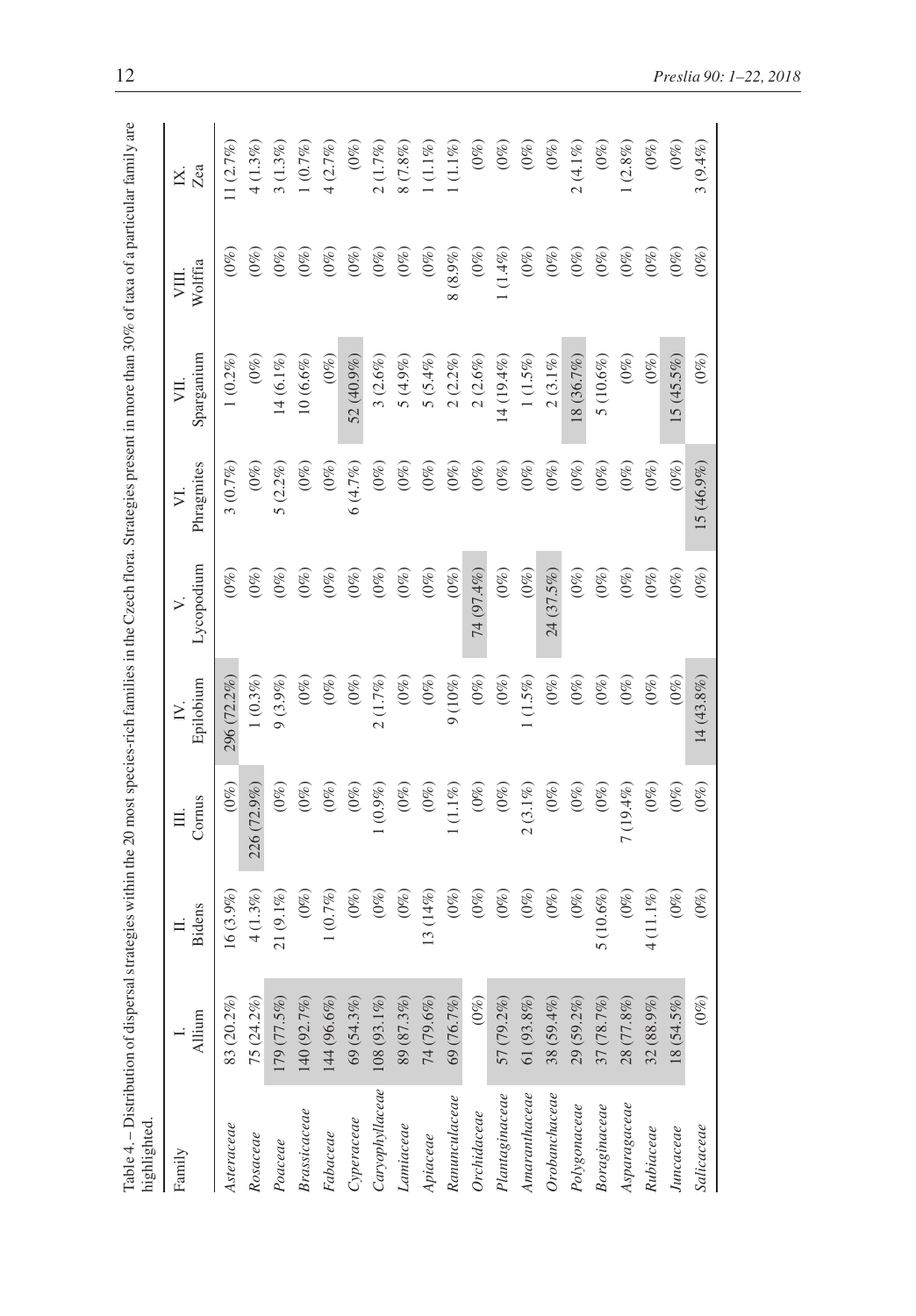| Dispersal strategy |        | Origin           |       |                  |             | Invasion status            |
|--------------------|--------|------------------|-------|------------------|-------------|----------------------------|
|                    | Native |                  | Alien |                  | Naturalized | Casual                     |
| I. Allium          | 1172   | $\downarrow$ **  | 611   | ↑***             | 320         | 292                        |
| II. Bidens         | 37     |                  | 30    | ↑∗               | 15          | 15                         |
| <b>III.</b> Cornus | 247    |                  | 106   |                  | 42          | 64                         |
| IV. Epilobium      | 332    | ↑**              | 73    | $\downarrow$ *** | 43          | 30                         |
| V. Lycopodium      | 173    | 个米米米             | 8     | ↓∗∗∗             | 3           | 5                          |
| VI. Phragmites     | 39     |                  |       | $\downarrow$ *** |             | $\Omega$                   |
| VII. Sparganium    | 177    | ↑***             | 14    | $\downarrow$ *** | 9           | 5                          |
| VIII. Wolffia      | 65     | ↑∗               | 5     | ↓∗∗∗             | 3           | 2                          |
| IX. Zea            | 3      | $\downarrow$ *** | 70    | ↑***             | 22          | ↑∗<br>$\downarrow$ *<br>47 |

Table 6. – The numbers of native and alien species according to the frequency of diaspores associated with their dispersal (see Table 1 for diaspore classification). Significant differences in origin (between native and alien taxa) and invasion status (between casual and naturalized, the latter including invasive, within aliens) are indicated: \*  $P < 0.05$ , \*\*  $P < 0.01$ , \*\*\*  $P < 0.001$ . The direction of the significant effects is indicated by arrows.

| Diaspore type                  |        | Origin status |                |                  |        | Invasion status |
|--------------------------------|--------|---------------|----------------|------------------|--------|-----------------|
|                                | Native |               | Alien          |                  | Casual | Naturalized     |
| 1.1 Spores                     | 73     | ↑∗            | $\mathfrak{2}$ | $\downarrow$ *** | 0      | $\overline{2}$  |
| 1.2 Seed                       | 1111   |               | 484            |                  | 243    | 241             |
| 1.3 Fruit                      | 1366   |               | 520            |                  | 250    | 271             |
| 1.4 Tumbleweeds                | 10     |               | 12             | ↑∗               | 5      |                 |
| 2.1 Turions                    | 32     |               | 3              | ↓∗∗              |        |                 |
| 2.2 Bulbils & tubers           | 14     |               | 4              |                  | ↓∗     | 4               |
| 2.3 Plantlets (pseudovivipary) | 3      |               |                |                  | 0      | 0               |
| 2.4 Plantlets (leaf buds)      | 8      |               |                | ↓∗               |        |                 |
| 2.5 Plantlets (stolons)        | 8      |               | $\overline{c}$ |                  | 0      | 2               |
| 2.6 Fragments                  | 108    | ↑∗            | 14             | $\downarrow$ *** |        | 9               |
| 2.7 Budding plants             | 5      |               | $\mathfrak{D}$ |                  |        |                 |
| 2.8 Gemmae                     |        |               |                |                  |        |                 |
| Infertile taxa                 | 14     | 米米米           | 75             | ▶***             | 48     | l∗<br>26        |

The latter is also characterized by a relatively high representation of the Bidens and Zea strategies. The Cornus strategy is over-represented in heathlands and scrub and forests, Epilobium in alpine and subalpine habitats, and in acidophilous grasslands. The Lycopodium strategy occurs more often than expected by chance on cliffs, screes, walls and in forests, Phragmites in springs and mires, and in heathland and scrub, Sparganium and Wolffia in aquatic and wetland habitats, and Sparganium also in springs and mires (Table 7).

The spectra of dispersal strategies in the main habitat types of the Czech Republic, showing their relative representation, are shown in Fig. 2.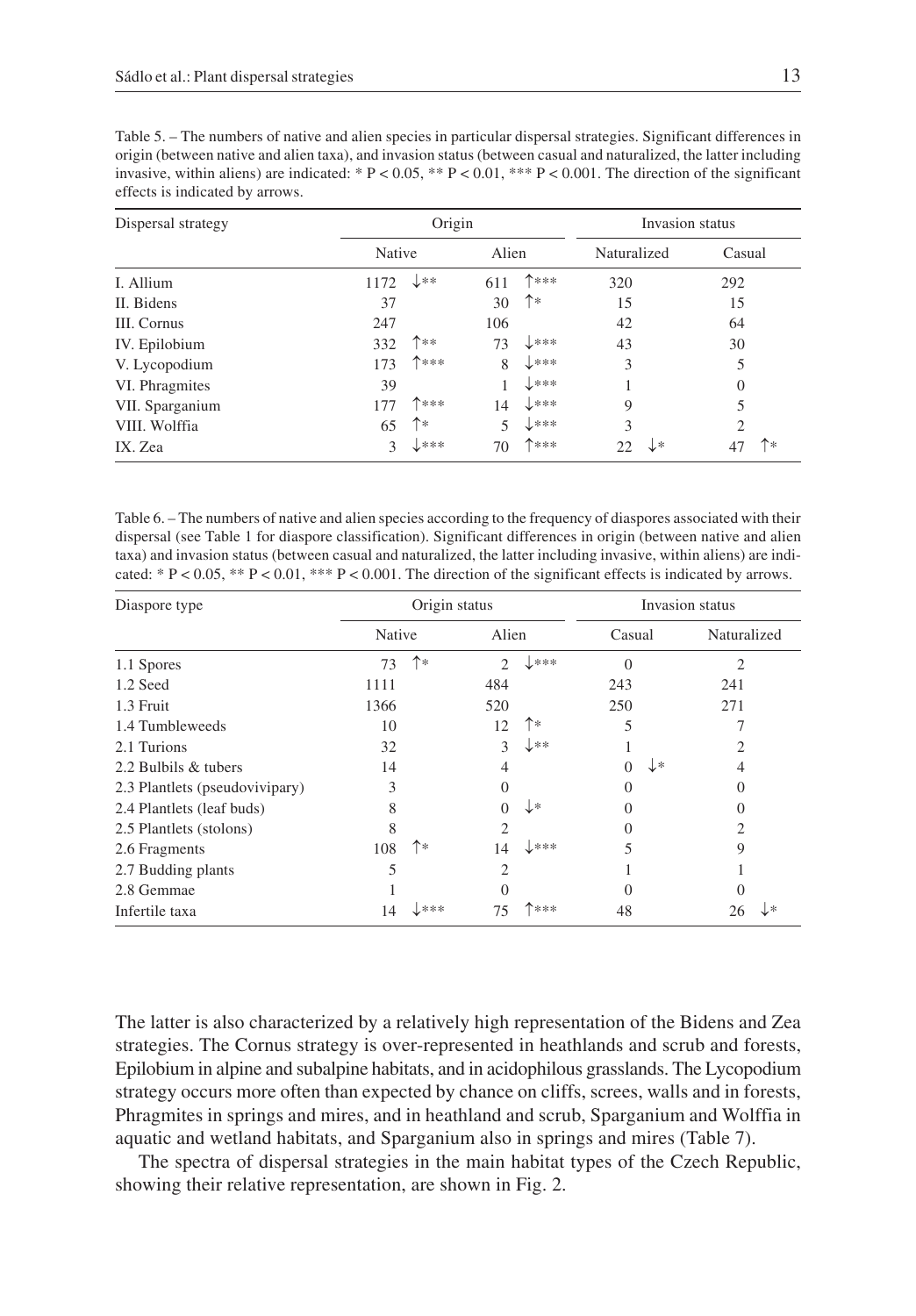|                      | n the                                                                                      |                               |
|----------------------|--------------------------------------------------------------------------------------------|-------------------------------|
| X                    |                                                                                            |                               |
|                      |                                                                                            |                               |
| $\frac{1}{2}$        | $0.107 + 0.04$                                                                             |                               |
|                      |                                                                                            |                               |
|                      |                                                                                            |                               |
|                      |                                                                                            |                               |
|                      |                                                                                            |                               |
|                      | $\frac{1}{2}$<br>Ĩ                                                                         |                               |
|                      |                                                                                            |                               |
|                      |                                                                                            |                               |
|                      |                                                                                            |                               |
| ------               |                                                                                            |                               |
| الموارد المستداد     |                                                                                            |                               |
| Į                    |                                                                                            |                               |
|                      |                                                                                            |                               |
|                      |                                                                                            |                               |
| i                    |                                                                                            |                               |
|                      | ֧֦֧֦֦֦֧֦֦֦֧֦֦֧֦֦֦֧֦֦֦֧֦֦֧֦֧֦֧֪֦֧֦֧֪֦֧֪֪֦֧֪֪֪֪֪֪֪֪֪֪֪֛֪֪֛֞֝֝֝֝֝֬֝֟֓֟֓֟֓֟֓֝֬֝֓֞֝֬֞֝֓֝֓֝֬֝֬֝֬ |                               |
| ام عملاً علم ا       |                                                                                            |                               |
| Ĭ                    |                                                                                            |                               |
|                      | <b>CONTRACT</b>                                                                            |                               |
| i, ann far datail    |                                                                                            | $\sim$<br>ì                   |
|                      |                                                                                            |                               |
|                      |                                                                                            |                               |
| $\frac{1}{2}$        |                                                                                            | i                             |
|                      |                                                                                            |                               |
|                      |                                                                                            |                               |
| $. + 0. + 0.1040$    |                                                                                            |                               |
|                      |                                                                                            |                               |
|                      |                                                                                            |                               |
|                      |                                                                                            |                               |
| CONCORDINAL          | ha cirmitica:                                                                              | sies mar were assigned to the |
| ,,,,,,               |                                                                                            |                               |
| collected in case of |                                                                                            |                               |
| į<br>١               | .<br>م<br>)<br>1<br>I                                                                      | å                             |
| i<br>ĭ               | i                                                                                          | $-1$<br>$\frac{1}{2}$         |
|                      |                                                                                            |                               |
| I                    |                                                                                            | C esc.                        |
|                      |                                                                                            |                               |
| į                    |                                                                                            | ctanas ct                     |
|                      | r<br>Saint-                                                                                | ١                             |
|                      | é                                                                                          |                               |
| i                    | ……こうこう<br>$\frac{1}{2}$                                                                    | n am d                        |

| new database of dispersal strategies that were assigned to habitats by Sádlo et al. (2007). |             |                     |                             |                                                |                               |                                                          |                                       |                              |                                               |                                      |
|---------------------------------------------------------------------------------------------|-------------|---------------------|-----------------------------|------------------------------------------------|-------------------------------|----------------------------------------------------------|---------------------------------------|------------------------------|-----------------------------------------------|--------------------------------------|
|                                                                                             |             | Allium              | Bidens                      | Cornus                                         | $\geq$                        | Epilobium Lycopodium Phragmites<br>$\geq$                | ⋝                                     | Sparganium<br>Σ              | Wolffia                                       | Zea<br>×                             |
|                                                                                             | No. of spp. | 1305                | 49                          | 45                                             | 303                           | 112                                                      | 36                                    | 154                          | $\overline{50}$                               |                                      |
| 1 Cliffs, screes & walls                                                                    | 196         | 121                 |                             |                                                | 35                            | 24 个***                                                  | $\stackrel{*}{\rightarrow}$           | $*$<br>$*$<br>$*$<br>$*$     | $\stackrel{*}{\rightarrow}$<br>$\frac{1}{2}$  |                                      |
| 2 Alpine & subalpine                                                                        | 168         | $80 \div$           | $\stackrel{*}{\rightarrow}$ |                                                | 66 1***                       |                                                          |                                       | $*$ $*$ $*$                  | $0 \downarrow^*$                              |                                      |
| 3 Aquatic                                                                                   | 95          | 8 ↓***              |                             | $0 \downarrow$ ***                             | $1 +$                         | $\bigcirc$ $\stackrel{*}{\rightarrow}$                   |                                       | $*$ $*$<br>35                | 49 1 ***                                      |                                      |
| 4 Wetland                                                                                   | 95          | $*$ $*$<br>$\infty$ |                             | $\stackrel{*}{\rightarrow}$<br>$\tilde{\circ}$ | $\stackrel{***}{\rightarrow}$ | $\begin{array}{c}\n0 \\ \rightarrow \infty\n\end{array}$ |                                       | 35                           | $***$<br>49                                   |                                      |
| 5 Springs & mires                                                                           | 275         | $142 \downarrow$ *  | $\stackrel{*}{\rightarrow}$ | $\stackrel{*}{\rightarrow}$<br>$\infty$        | 30                            | $\overline{13}$                                          | 16 1***                               | 61 1***                      | $\stackrel{*}{\rightarrow}$<br>$\overline{c}$ |                                      |
| 6 Meadows & pastures                                                                        | 549         | 394 个**             |                             | $*$<br>$*$<br>$\epsilon$                       | 76                            |                                                          |                                       | 35                           | $*$ $*$<br>$\circ$                            |                                      |
| 7 Acidophilous grasslands                                                                   | 226         | 142                 | $\stackrel{*}{\rightarrow}$ | $\stackrel{*}{\rightarrow}$<br>$\sqrt{2}$      | 63 1***                       |                                                          |                                       | $*$<br>$\tilde{\varepsilon}$ | $\stackrel{*}{\rightarrow}$<br>$\ddot{\circ}$ |                                      |
| 8 Dry grasslands                                                                            | 595         | 428 1**             |                             | $27 +$                                         | 89                            |                                                          | $0 \downarrow$ ***                    | $0 \downarrow^{***}$         | $0 \downarrow$ ***                            |                                      |
| 9 Sandy grasslands & outcrops                                                               | 195         | 173 1***            |                             | $\bigcirc$                                     | $14 \sqrt{**}$                | $\bigcirc$                                               | $\begin{array}{c} * \\ 0 \end{array}$ | $0 \downarrow^{***}$         | $0 \downarrow^*$                              |                                      |
| 10 Saline grasslands                                                                        | 90          | $\Im$               |                             | $0 \downarrow^{***}$                           | 13                            | $\stackrel{*}{\rightarrow}$                              |                                       | $11$ <sup>*</sup>            | $\stackrel{*}{\rightarrow}$                   |                                      |
| 11 Heathlands & scrub                                                                       | 543         | $260 +$ ***         | $\overline{\mathcal{C}}$    | 100 ↑***                                       | 105 个**                       | $\stackrel{*}{\rightarrow}$<br>$\frac{3}{2}$             | $8^{***}$                             | 25                           | $\bigcirc$                                    |                                      |
| 12 Forests                                                                                  | 781         | 434 $\downarrow^*$  | $\overline{12}$             | 102 个***                                       | 100                           | $* * * *$<br>.<br>66                                     | 15                                    | $\frac{1}{4}$                | $*$<br>$\overline{C}$                         |                                      |
| 13 Anthropogenic vegetation                                                                 | 707         | 541 个***            | 27 1**                      | $22 \downarrow***$                             | 79 ↓**                        | $12 \frac{1}{2}$                                         | $2 + *$                               | $10****$                     | $0 \downarrow^{***}$                          | $\overset{*}{\leftarrow}$<br>$\circ$ |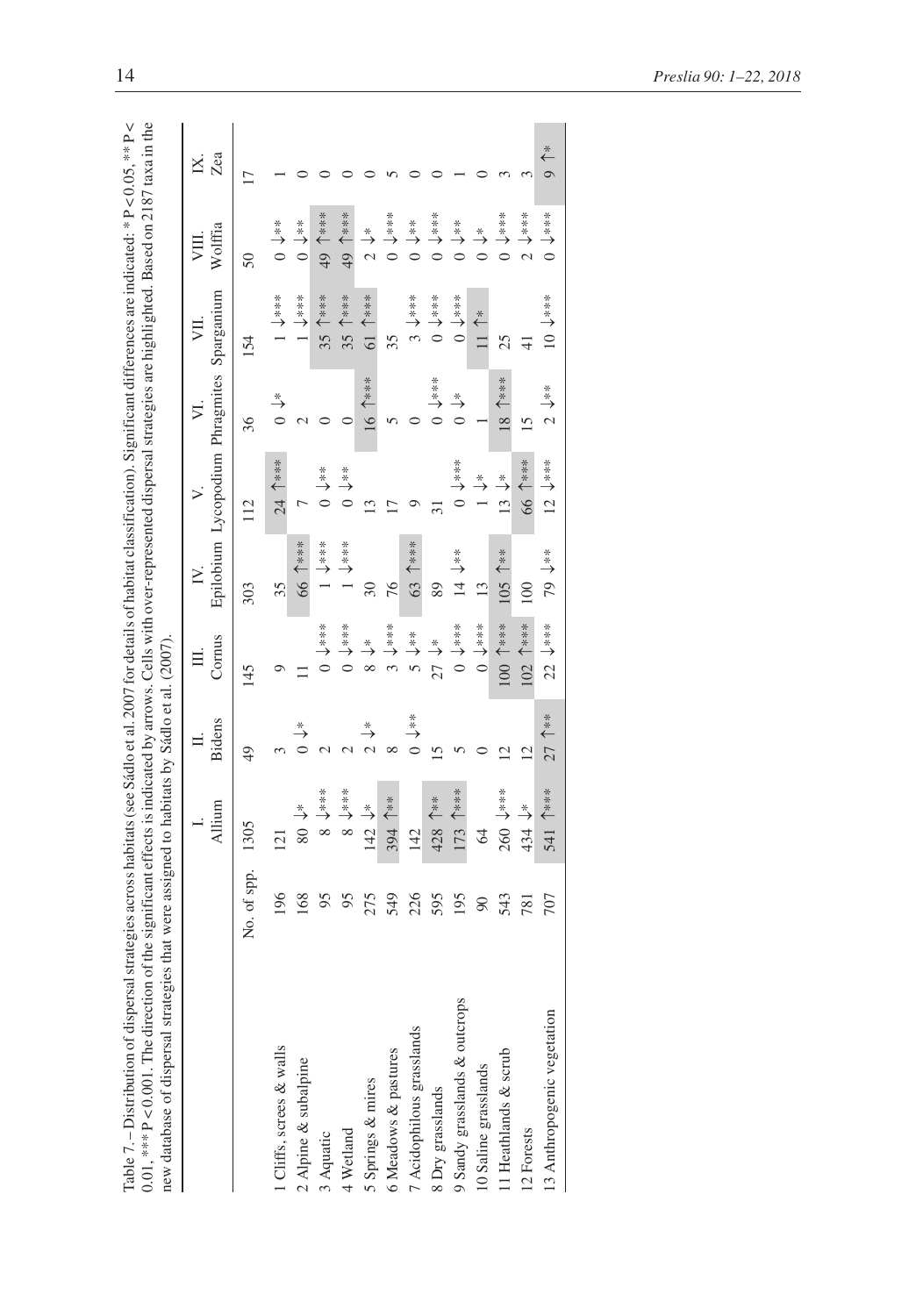

Fig. 2. – Spectra of dispersal strategies in the main habitat types in the Czech Republic. Relative representation of dispersal strategies in each habitat is shown. See Table 6 for species numbers and statistical differences.

## **Discussion**

# *Does a complex approach to the classification of plant dispersal overcome the problem of data deficiency?*

The new classification of plant dispersal proposed in this paper is based on the notion that the majority of plant species are dispersed by multiple vectors and cannot therefore be simply assigned to one or two dispersal modes. This makes our database different from others summarizing data on plant dispersal such as Diasporus (Bonn et al. 2000), BiolFlor (Klotz et al. 2002), BioPop (Poschlod et al. 2003), LEDA (Kleyer et al. 2008) and  $D<sup>3</sup>$  (Hintze et al. 2013). The traditional approach to plant dispersal highlights the specialized morphological adaptations of diaspores that facilitate their spread, especially over long distances. The traditional approach to plant dispersal emphasizes spread by specialized morphological adaptations of diaspores, and focuses on long distance. This macroecological view is useful in studying long-term biogeographic or evolutionary processes, but differs from the perspective of small spatial and temporal scales, which is also valid and needed. The local survival of most populations depends on the occasional presence of generalized vectors acting without appropriate morphological adaptations, whereas long-distance spread is too rare to be considered at such a scale. Therefore, our concept of dispersal strategies targets this small spatial and temporal scale, which is suitable when considering local processes such as plant invasion, relict survival or succession.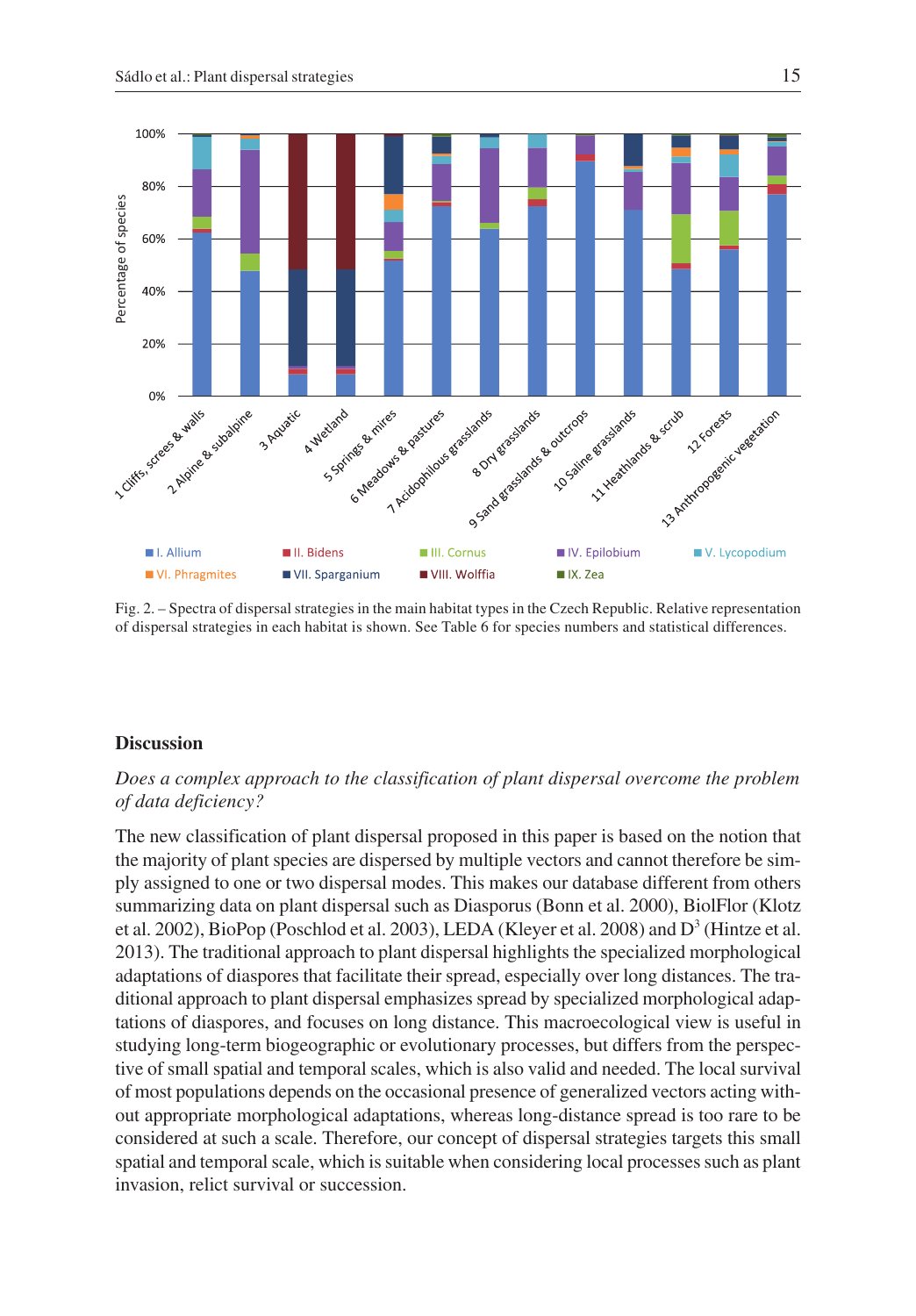The main problem with the classification of such a complex phenomenon as plant dispersal is the lack of hard data. Technically, relevant parameters can be measured for a single or a few species, in one or several regions (as shown by Strykstra et al. 1998a, b for *Arnica montana*), but it becomes logistically much more difficult, or even impossible to collate such data for an entire regional or national flora. Rather than exact measurements, we base our classification on extensive field observations and estimates of which processes are most efficient in the real environment. Aiming at the greatest achievable degree of generalization, we estimated the frequency and efficiency of particular dispersal modes in individual species, as observed in the field and assessed by expert judgment. This was considered a more important criterion than morphology of dispersal structures that can sometimes be misleading.

The distribution of different modes of dispersal across the entire flora reveals that species lacking an opportunity for specialized dispersal are rather numerous and abundant. This can be taken as an indication that the role of some specific structures (such as elaiosomes or pappus) is overestimated and that of generalized dispersal modes such as autochory underestimated. For example, in many species we assume that autochory is a key mechanism, even though the least efficient as far as dispersal distance is concerned. Contrary to the common belief, dandelion (*Taraxacum* spp.) is not a narrowly specialized anemochorous plant; in fact it is dispersed by a broad range of occasional vectors, such as autochory (typically in autumnal heads that never open), hydrochory (Boedeltje et al. 2003), endozoochory (ingested seed in stock excrements; Cosyns 2005), epizoochory (Tackenberget al. 2006, Will et al. 2007) and myrmecochory (Pearson et al. 2014). Furthermore, wind is a less effective vector than convective updrafts, which spread seed over extremely long distances (Tackenberg et al. 2003). Finally, various human activities on a local to intercontinental scale are responsible for extensions in the distribution of dandelions and its invasive status outside Europe; in total 44 taxa in this genus are reported as naturalized in areas beyond their native range (Pyšek et al. 2017).

The general validity of our classification is necessarily limited. Partly, the compilation of such a classification for the whole floras must, to a large degree, rely on expert judgement due to the lack of data for a large number of species. Even more importantly, dispersal traits differ between geographic regions and in our case they refer only to a part of central Europe. For some individual taxa the relative importance of different modes of dispersal is likely to vary depending on their position in the distribution range. This may be the case especially for rare species at the margins of their distribution, or for alien species introduced into new geographic ranges. Some of these species may even belong to different dispersal strategies in their native and alien range. Nevertheless, we suggest that as a general principle the classification concept and dispersal strategy types introduced here are applicable regardless of geographic area.

# *Dispersal strategies, habitat types and alien plants*

The knowledge of plant dispersal strategies is of key importance for the conservation of the diversity of native plants in landscapes with increasingly fragmented habitats and decreasing availability of dispersal vectors such as frugivores (McConkey et al. 2012) and for the management of invasive alien plants. In the brief explorative analyses in this paper, we present some basic patterns that are relevant to these issues but deserve more detailed examination in future studies.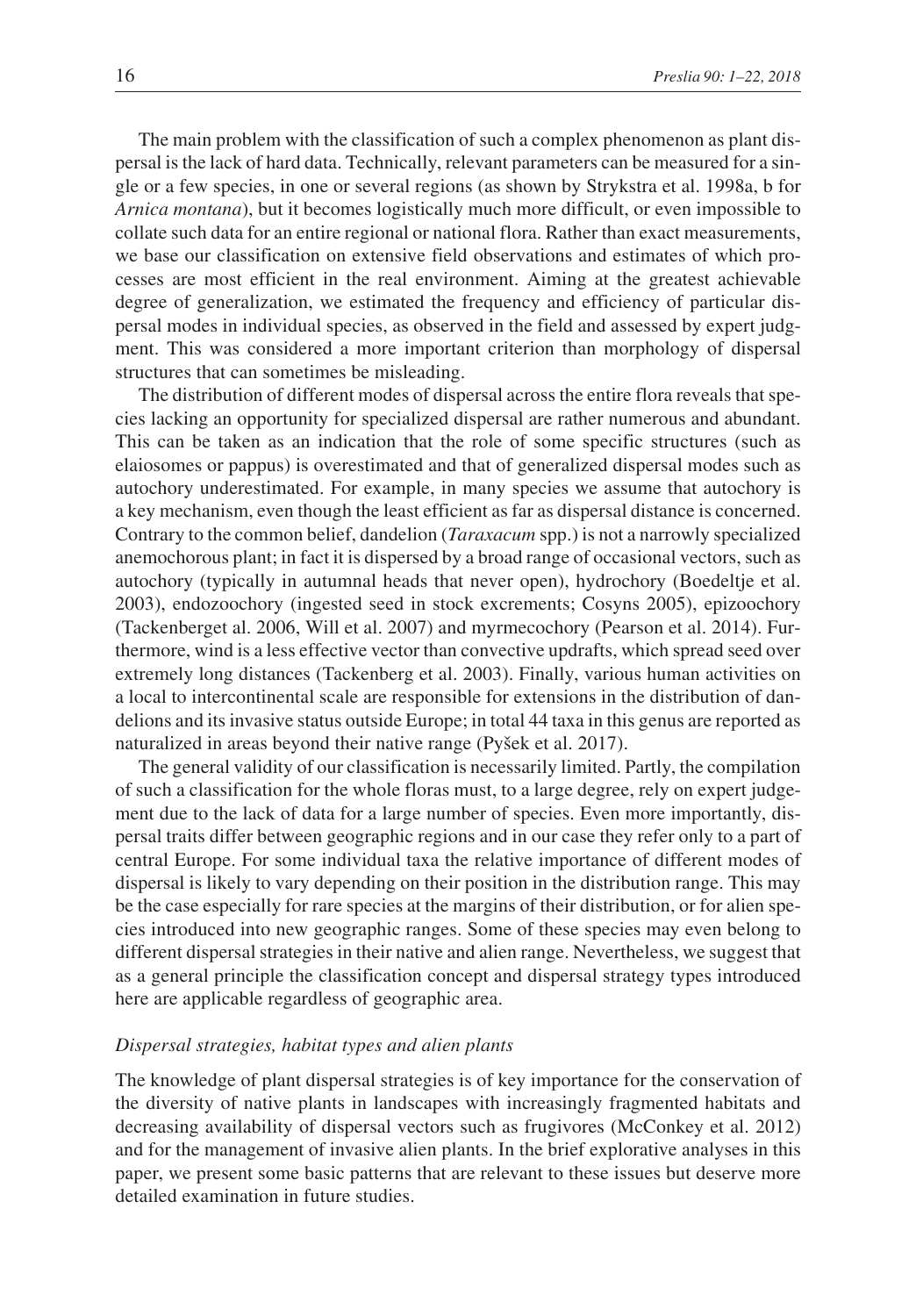The spectra of dispersal strategies recorded in the main habitats of the Czech Republic (Sádlo et al. 2007) suggest that there are four main groups of habitats with characteristic dispersal patterns: aquatic and wetland habitats, grasslands, woody vegetation and anthropogenic vegetation. The wetland flora is generally associated with hydrochory (e.g. due to representation of *Alismatales*), woodland species with endozoochory (e.g. *Fagales*), grasslands are dominated by autochoric and anemochoric species (e.g. *Poaceae* and *Asteraceae*) and in anthropogenic flora dispersal modes are less specific but autochory is common.

Aquatic and wetland habitats are characterized by over-representation of dispersal strategies involving hydrochory (Phragmites, Sparganium and Wolffia). In the Wolffia strategy and partly in Sparganium, generative dispersal and formation of specialized vegetative diaspores such as turions is much less important than dispersal by simple stem fragments lacking substantial adaptations, which indicates that hydrochory is an unspecialized mode. Fast clonal dispersal, combined with a low viability of diaspores once out of water, results in the emergence of superabundant local populations that are, however, restricted to a single or several close basins. This is the case for rare native species such as *Najas minor* and *Trapa natans*, new successful invaders such as *Lemna turionifera*, ephemeral occurrences of tropical species such as *Pistia statiotes* and locally (re)introduced species such as *Nymphoides peltata*. However, invasions in streams can proceed rapidly, such as in *Elodea canadensis* or *Sagittaria latifolia* (Pyšek et al. 2012b).

In most types of grassland vegetation the over-represented strategies are Allium and Epilobium, which occur in many autochoric and anemochoric herbaceous plants, such as representatives of the families *Poaceae* or *Asteraceae*.

Woody vegetation is characterized by the Cornus, Epilobium and Lycopodium strategies, the latter being typical of understorey herbaceous plants. Shrubs and trees often bear large and heavy seed equipped with structures facilitating transport by animals (such as in *Prunus* and *Quercus*, belonging to the Cornus type) or wind (e.g. *Carpinus* and *Acer*, belonging to the Epilobium type). The dispersal strategy of woody species producing numerous light seeds, such as *Salix*, is determined by the habitat in which they grow; the Epilobium strategy prevails in mesic habitats and Phragmites in wet habitats. It is often stated that zoochory or anemochory facilitate the woody species colonization of new areas even in modern fragmented landscapes (Willson 1993, Butaye et al. 2002), but this is also valid especially for light-seeded species, including aliens. The dispersal of other species is mostly restricted to very short distances and therefore colonization is very slow, which is important for conservation.

The group of herbaceous plants with the Allium strategy and associated with nonruderal habitats includes a high number of rare species and few aliens, which could be considered as an outcome of unspecialized autochory. But in fact, in the non-ruderal Epilobium-type or Lycopodium-type herbaceous plants the pattern is the same, with rare species being abundant and aliens exceptional, despite their specialized dispersal; in this case the pattern seems to result from evolutionary constraints, such as endomycorrhiza in orchids or apomictic speciation in some *Asteraceae*.

In anthropogenic vegetation, the Allium, Bidens and Zea strategies are markedly overrepresented, indicating that humans play an important role in the dispersal of these taxa. The role of humans in dispersal is undisputed and anthropochory is the main dispersal mode for many species, even if their history of coexistence with humans has been too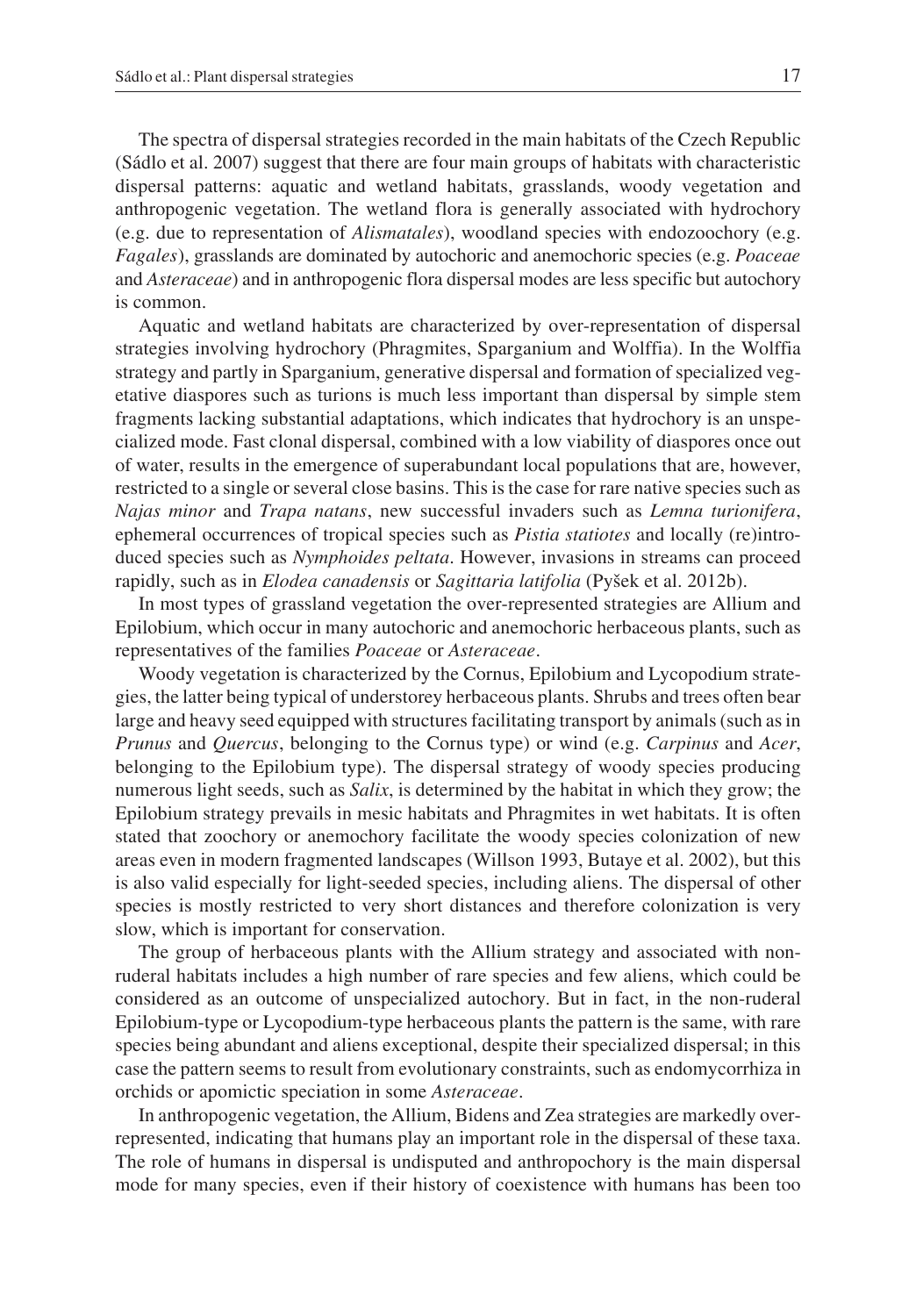short on the evolutionary time scale to evolve specialized adaptations to anthropochory. Nevertheless, this is only seemingly paradoxical; despite the disparity of these strategies, they simply follow their evolutionary preadaptations (Baker 1974, Diamond 1997) and besides many of their traits result from the currently running rapid adaptive evolution (Viguiera et al. 2013).

Allium strategy is based on autochory as a little specialized mode, which is rather accessoric here since the species are more frequently spread by much stronger human dispersal pathways. Autochory is, however, expedient at least in some species such as segetal weeds that need no specialized dispersal due to permanent circulation of their seed bank among fields. The Bidens strategy, as the second most over-represented, is based on a special set of features allowing adaptation to epizoochory. The species with this strategy simply follow their preadaptation in the new context, and epizooochory is clearly more effective in cultural landscapes than in more natural habitats due to the easy transport and establishment of seed at disturbed sites.

Anthropogenic vegetation also supports species with the Zea strategy, which is dependent on human assistance. These clonal species, in which viable above-ground diaspores are absent, are mostly aliens that were intentionally introduced and dispersed by humans. Only three taxa among those assigned to this strategy are native (hybridogenous taxa of *Mentha*), but they were also cultivated. The spread of species with the Zea strategy by below-ground organs reduces their ability to naturalize and their populations after introduction to a new area mostly tend to remain casual (sensu Richardson et al. 2000). Therefore they do not require much attention in the screening systems of potentially invasive plants (e.g. Pheloung et al. 1999, Daehler & Carino 2000, Gordon et al. 2010, Hulme 2012, Pergl et al. 2016b). For example, some ornamental plants such as *Hemerocallis* only persist and do not spread after their escape (Pyšek et al. 2012b, Pergl et al. 2016a). However, even some successful invaders belong to this group, especially those spreading in riparian habitats such as *Armoracia rusticana*, *Helianthus tuberosus* and *Symphyotrichum* ×*salignum*, in which floods uncover and spread rhizomes or tubers (Pyšek et al. 2012a). In contrast, great attention should be paid especially to taxa of the Bidens type, which includes the highest proportion of aliens to native taxa within the Czech flora.

See www.preslia.cz for Electronic Appendix 1.

### **Acknowledgements**

This study was funded by the Czech Science Foundation (project no. 14-36079G, Centre of Excellence Pladias). JS, JP and PP were also funded by long-term research development project RVO 67985939 (The Czech Academy of Sciences).

#### **Souhrn**

Diaspory cévnatých rostlin jsou přenášeny vektory, podle nichž se rozlišují způsoby šíření, např. přenos větrem vymezuje anemochorii. Tradičně se ke každému druhu přiřazoval jediný způsob šíření, který se odvozoval hlavně od morfologie diaspor; např. druhy s létacím aparátem byly automaticky považovány za anemochorní. Tento článek nabízí odlišný přístup ke klasifikaci rostlin podle způsobu šíření. Vycházíme z toho, že velká část rostlinných druhů se ve skutečnosti šíří pomocí více vektorů, které se ovšem vzájemně liší svou frekvencí výskytu a účinností. Jejich kombinace se opakuje u druhů s podobnou ekologií a morfologií diaspor. Například pro druhy pobřežních stanovišť z rodů *Phragmites*, *Salix* a *Typha*, které mají drobná ochmýřená semena, je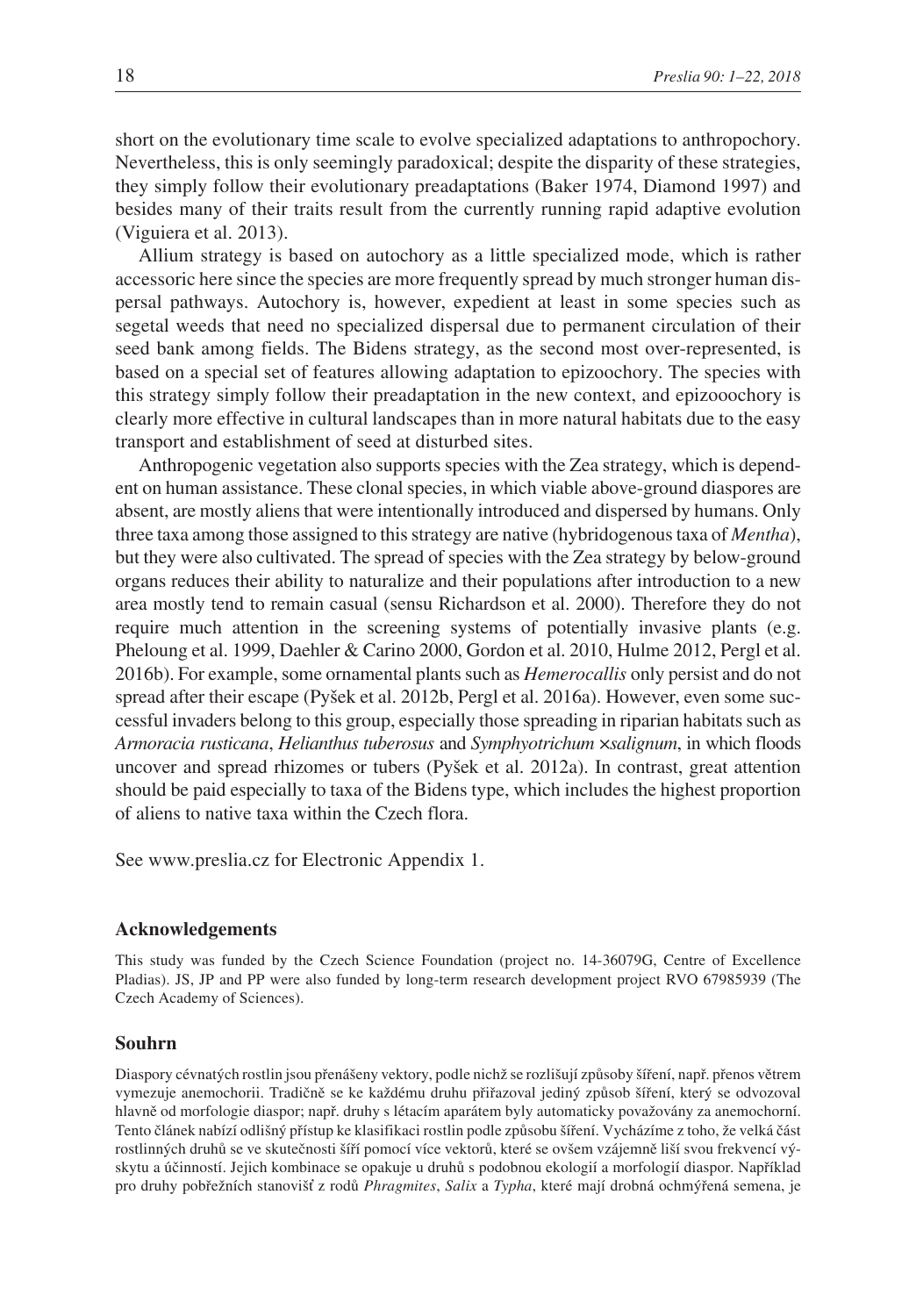významný transport jak větrem, tak vodou, semena se však také zachytávají na zvířecí srsti nebo na oděvu a část jich prostě jen spadne poblíž mateřské rostliny. I tyto méně časté způsoby přenosu přispívají k šíření druhu, a proto je nelze pominout. Takové opakovaně se vyskytující kombinace různě častých způsobů šíření zde označujeme jako strategie šíření. Pomocí dostupných literárních pramenů, databází a vlastních pozorování jsme stanovili typy diaspor a možné způsoby šíření jednotlivých taxonů flóry České republiky po vyloučení vzácně zplaňujících nepůvodních taxonů a většiny hybridů. Kde chyběla data nebo osobní zkušenost, usuzovali jsme podle příbuzných druhů s podobnou morfologií. Celkem jsme rozlišili devět strategií šíření definovaných kombinacemi dominantních a příležitostných způsobů šíření. Tyto strategie jsme pojmenovali rodovým jménem jednoho typického zástupce: Allium, Bidens, Cornus, Epilobium, Lycopodium, Phragmites, Sparganium, Wolffia a Zea. Jednotlivé strategie charakterizujeme původností, invazním statusem a stanovištní vazbou taxonů, které do nich byly zařazeny. Převážná většina taxonů české flóry (92,8 %) se rozšiřuje jen pomocí generativních diaspor. Kombinaci generativních a vegetativních diaspor využívají 4,5 % taxonů; některé taxony (0,7 %) se šíří jen vegetativními diasporami a zbývající 2,0 % (strategie Zea) nemají žádné životaschopné nadzemní diaspory a rozmnožují se buď vegetativně podzemním šířením, anebo díky lidské asistenci. Původní druhy české flóry jsou statisticky významně hojnější u strategií Epilobium, Lycopodium, Sparganium a Wolffia, kdežto podíl nepůvodních druhů je významný u strategií Allium, Bidens a Zea. Strategie Allium je navíc i celkově nejhojnější v rámci naší flóry, ačkoli je nejméně specializovaná a zdánlivě nejhůře vybavená pro úspěšné šíření. To naznačuje, že morfologické adaptace pro dálkové šíření přírodními vektory jsou pro rostliny méně významné, než se často soudí. Klasifikace strategií šíření taxonů české flóry publikovaná jako elektronická příloha tohoto článku je včleněna do vznikající Databáze české flóry a vegetace (Pladias).

## **References**

Andersen A. N. (1988): Dispersal distance as a benefit of myrmecochory. – Oecologia 75: 507–511.

- Baker H. G. (1974): The evolution of weeds. Ann. Rev. Ecol. Syst. 5: 1–24.
- Barrat-Segretain H. M. (1996): Strategies of reproduction, dispersion, and competition in river plants: a review. – Vegetatio 123: 13–37.
- Barrat-Segretain M. H., Henry C. P. & Bornette G. (1999): Regeneration and colonization of aquatic plant fragments in relation to the disturbance frequency of their habitats. – Arch. Hydrobiol. 145: 111–127.
- Boedeltje G., Bakker J. P., Bekker R. M., van Groenendael J. M. & Soesbergen M. (2003): Plant dispersal in a lowland stream in relation to occurrence and three specific life-history traits of the species in the species pool. – J. Ecol. 91: 855–866.
- Bojnanský V. & Fargašová A. (2007): Atlas of seeds and fruits of Central and East-European flora: the Carpathian Mountains region. – Springer, Dordrecht.
- Bonn S., Poschlod P. & Tackenberg O. (2000): Diasporus a database for diaspore dispersal concept and applications in case studies for risk assessment. – Z. Ökol. Natursch. 9: 85–97.
- Borghi C. E. & Giannoni S. M. (1997): Dispersal of geophytes by mole-voles in the Spanish Pyrenees. J. Mammal. 78: 550–555.
- Brickell C. D., Alexander C., David J. C., Hetterscheid W. L. A., Leslie A. C., Malécot V., Jin X.-B. & Cubey J. J. (eds) (2009): International Code of Nomenclature for Cultivated Plants. Ed. 8. – International Society for Horticultural Science, Leuven.
- Brock T. C., Mielo H. & Oostermeijer G. (1989): On the life cycle and germination of *Hottonia palustris* L. in a wetland forest. – Aquat. Bot. 35: 153–166.
- Butaye J., Jacquemyn H., Honnay O. & Hermy M. (2002): The species pool concept applied to forests in a fragmented landscape: dispersal limitation versus habitat limitation. – J. Veg. Sci. 13: 27–34.
- Clevenger S. & Heiser C. B. (1963): *Helianthus laetiflorus* and *Helianthus rigidus*: hybrids or species? Rhodora 65: 121–133.
- Cosyns E., Claerbout S., Lamoot I. & Hoffmann M. (2005): Endozoochorous seed dispersal by cattle and horse in a spatially heterogeneous landscape. – Plant Ecol. 178: 149–162.
- Couvreur M., Verheyen K., Vellend M., Lamoot I., Cosyns E., Hoffmann M. & Hermy M. (2008): Epizoochory by large herbivores: merging data with models. – Bas. Appl. Ecol. 9: 204–212.
- Crawley M. J. (2007): The R book. John Wiley & Sons, Chichester.
- Culver D. C. & Beattie A. J. (1978): Myrmecochory in *Viola*: dynamics of seed-ant interactions in some West Virginia species. – J. Ecol. 66: 53–72.
- Daehler C. C. & Carino D. A. (2000): Predicting invasive plants: prospects for general screening system based on current regional models. – Biol. Invas. 2: 93–102.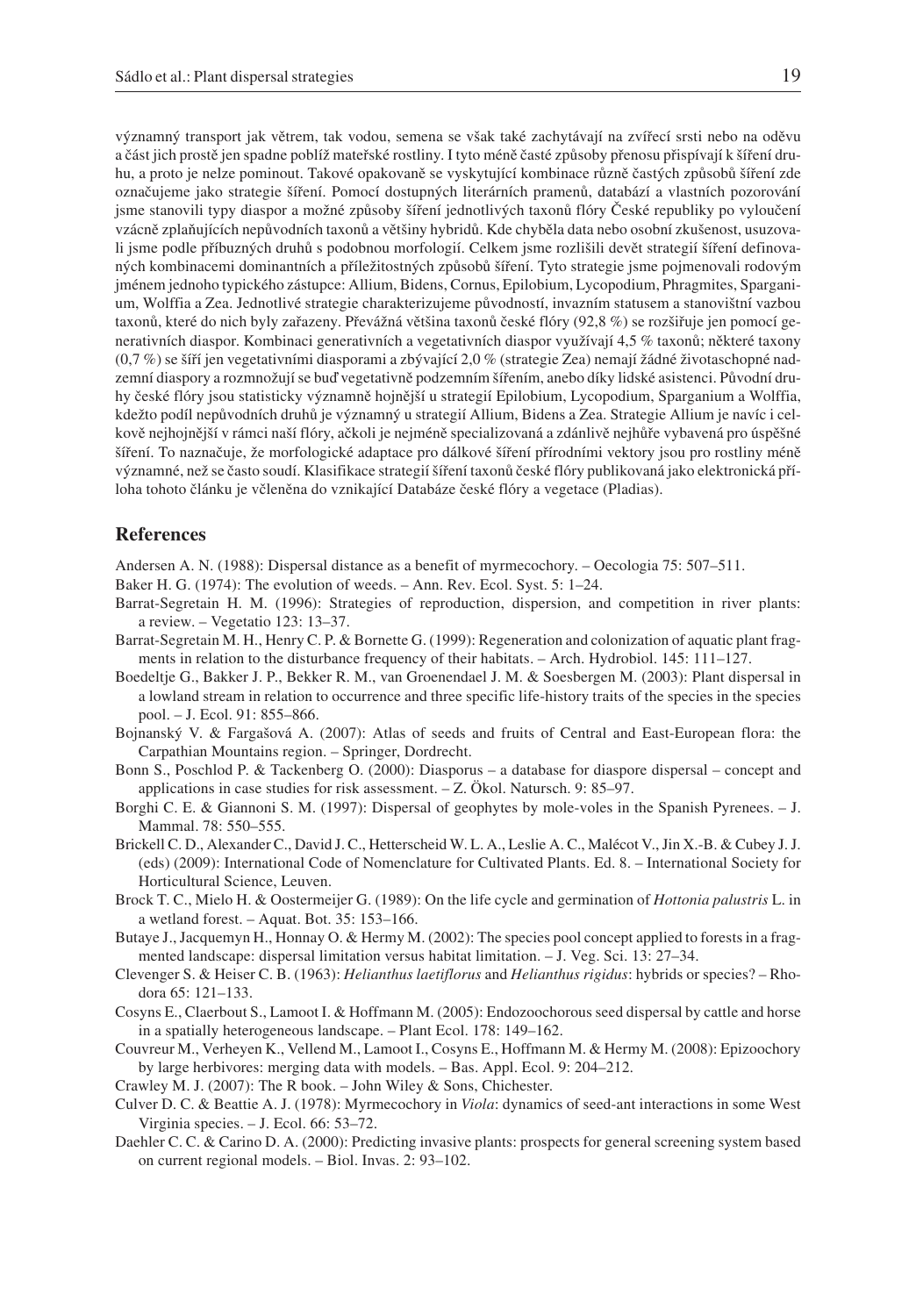- Danihelka J., Chrtek J. Jr. & Kaplan Z. (2012): Checklist of vascular plants of the Czech Republic. Preslia 84: 647–811.
- Deyl M. (1956): Plevele polí a zahrad [Weeds of the fields and gardens]. Československá akademie věd, Praha.
- Diamond J. (1997): Guns, germs, and steel: the fates of human societies. W. W. Norton & Company, New York.
- Dickie G. (1873): Note on the buds developed on leaves of *Malaxis*. Bot. J. Linn. Soc. 14: 1–3.
- Dvořák J. & Kühn F. (1966): Zavlečené rostliny na pozemcích přádelny vlny Mosilana n. p. v Brně [Introduced species in the area of the wool-processing factory Mosilana in Brno]. – Preslia 38: 327–332.
- Eckert C. G. (2001): The loss of sex in clonal plants. Evol. Ecol. 154: 501–520.
- Eriksson O. & Kiviniemi K. (2001): Evolution of plant dispersal. In: Vuorisalo T. O. & Mutikainen P. K. (eds), Life history evolution in plants, p. 215–237, Kluwer, Dordrecht.
- Fér T. & Hroudová Z. (2008): Detecting dispersal of *Nuphar lutea* in river corridors using microsatellite markers. – Freshw. Biol. 53: 1409–1422.
- Garnier E., Stahl U., Laporte M.-A., Kattge J., Mougenot I., Kühn I., Laporte B., Amiaud B., Ahrestani F. S., Bönisch G., Bunker D. E., Cornelissen J. H. C., Díaz S., Enquist B. J., Gachet S., Jaureguiberry P., Kleyer M., Lavorel S., Maicher L., Pérez-Harguindeguy N., Poorter H., Schildhauer M., Shipley B., Violle C., Weiher E., Wirth C., Wright I. J. & Klotz S. (2017): Towards a thesaurus of plant characteristics: an ecological contribution. – J. Ecol. 105: 298–309.
- Gordon D. R., Mitterdorfer B., Pheloung P., Ansari S., Buddenhagen C., Chimera C., Daehler C. C., Dawson W., Denslow J. S., LaRosa A., Nishida T., Onderdonk D. A., Panetta F. D., Pyšek P., Randall R. P., Richardson D. M., Tshidada N. T., Virtue J. G. & Williams P. A. (2010): Guidance for addressing the Australian Weed Risk Assessment questions. – Plant Protect. Quart. 25: 56–74.
- Grundbacher F. J. (1963): The physiological function of the cereal awn. Bot. Rev. 29: 366–381.
- Heinken T. & Raudnitschka D. (2002): Do wild ungulates contribute to the dispersal of vascular plants in central European forests by epizoochory? A case study in NE Germany. – Forstwiss. Centralbl. 121: 179–194.
- Hejný S. & Slavík B. (eds) (1988–1992): Květena České republiky [Flora of the Czech Republic]. Vols 1 (1988), 2 (1990), 3 (1992). – Academia, Praha
- Hicks L. E. (1932): Flower production in the *Lemnaceae*. Ohio J. Sci. 32: 115–132.
- Hintze C., Heydel F., Hoppe C., Cunze S., König A. & Tackenberg O. (2013): D<sup>3</sup>: The Dispersal and Diaspore Database – baseline data and statistics on seed dispersal. – Persp. Plant Ecol. Evol. Syst. 15: 180–192.
- Hoffmann M. H. (1996): Die in Zentraleuropa verwilderten und kultivierten nordamerikanischen Astern. Feddes Repert. 107: 163–188.
- Hughes L., Dunlop M., French K., Leishman M., Rice B. L., Rodgerson P. & Westoby M. (1994): Predicting dispersal spectra: a minimal set of hypotheses based on plant attributes. – J. Ecol. 82: 933–950.
- Hulme P. E. (2012): Weed risk assessment: a way forward or a waste of time? J. Appl. Ecol. 49: 10–19.
- Hulme P. E., Bacher S., Kenis M., Klotz S., Kühn I., Minchin D., Nentwig W., Olenin S., Panov V., Pergl J., Pyšek P., Roques A., Sol D., Solarz W. & Vila M. (2008): Grasping at the routes of biological invasions: a framework for integrating pathways into policy. – J. Appl. Ecol. 45: 403–414.
- Irmisch T. (1850): Zur Morphologie der monokotylischen Knollen- und Zwiebelgewachse. G. Reimer Verlag, Berlin.
- Jenny-Lips H. (1930): Vegetationsbedingungen und Pflanzengesellschaften auf Felsschutt. Beih. Bot. Centralbl., Abt. II, 46: 119–296.
- Kaplan Z., Danihelka J., Koutecký P., Šumberová K., Ekrt L., Grulich V., Řepka R., Hroudová Z., Štěpánková J., Dvořák V., Dančák M., Dřevojan P. & Wild J. (2017): Distributions of vascular plants in the Czech Republic. Part 4. – Preslia 89: 115–201.
- Kaplan Z., Danihelka J., Lepší M., Lepší P., Ekrt L., Chrtek J. Jr., Kocián J., Prančl J., Kobrlová L., Hroneš M. & Šulc V. (2016): Distributions of vascular plants in the Czech Republic. Part 3. – Preslia 88: 459–544.
- Kaplan Z., Danihelka J., Štěpánková J., Bureš P., Zázvorka J., Hroudová Z., Ducháček M., Grulich V., Řepka R., Dančák M., Prančl J., Šumberová K., Wild J. & Trávníček B. (2015): Distributions of vascular plants in the Czech Republic. Part 1. – Preslia 87: 417–500.
- Kleyer M., Bekker R. M., Knevel I. C., Bakker J. P., Thompson K., Sonnenschein M. P., Poschlod P., van Groenendael J. M., Klimeš L., Klimešová J., Klotz S., Rusch G. M., Hermy M., Adriaens D., Boedeltje G., Bossuyt B., Dannemann A., Endels P., Götzenberger L., Hodgson J. G., Jackel A.-K., Kühn I., Kunzmann D., Ozinga W. A., Römermann C., Stadler M., Schlegelmilch J., Steendam H. J., Tackenberg O., Wilmann B., Cornelissen J. H. C., Eriksson O., Garnier E. & Peco B. (2008): The LEDA Traitbase: a database of lifehistory traits of the Northwest European flora. - J. Ecol. 96: 1266-1274.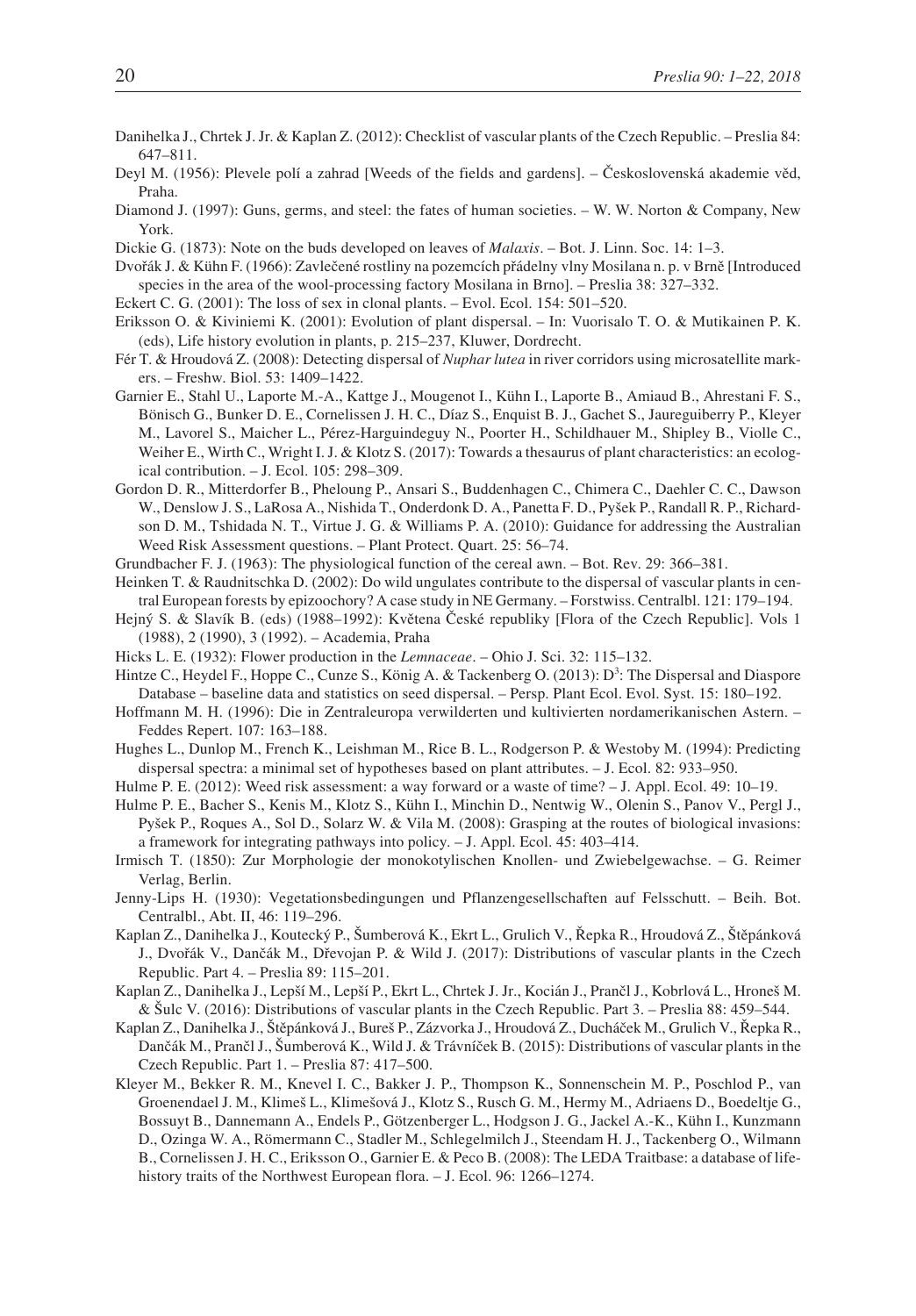- Klimešová J., Danihelka J., Chrtek J., de Bello F. & Herben T. (2017): CLO-PLA: a database of clonal and bud bank traits of Central European flora. – Ecology 98: 1179.
- Klotz S., Kühn I. & Durka W. (2002): BIOLFLOR: eine Datenbank mit biologisch-ökologischen Merkmalen zur Flora von Deutschland. – Schriftenr. Vegetationsk. 38: 1–334.
- Kovář P., Kovářová M., Dostál P. & Herben T. (2001): Vegetation of ant-hills in a mountain grassland: effects of mound history and of dominant ant species. – Plant Ecol. 156: 215–227.
- Lhotská M. & Chrtková A. (1978): Karpologie a diasporologie československých zástupců čeledi *Fabaceae* [Carpology and diasporology of the Czechoslovak representatives of *Fabaceae*]. – Academia, Praha.
- McConkey K. R., Prasad S., Corlett R. T., Campos-Arceiz A., Brodie J. F., Rogers H. & Santamaria L. (2012): Seed dispersal in changing landscapes. – Biol. Conserv. 146: 1–13.
- Moe D. (2014): Endo- and epizoochory: an underestimated factor in cultural landscape management and vegetation historical studies, especially in upper mountain/alpine areas. – In: Efe R. & Ozturk M. (eds), Environment and ecology in the Mediterranean region II, p. 169–184, Cambridge Scholars Publ., Newcastle upon Tyne.
- Moravcová L., Pyšek P., Jarošík V., Havlíčková V. & Zákravský P. (2010): Reproductive characteristics of neophytes in the Czech Republic: traits of invasive and non-invasive species. – Preslia 82: 365–390.
- Parolin P., Wittmann F. & Ferreira L. V. (2013): Fruit and seed dispersal in Amazonian floodplain trees: a review. – Ecotropica 19: 15–32.
- Pearson D. E., Icasatti N. S., Hierro J. L. & Bird B. J. (2014): Are local filters blind to provenance? Ant seed predation suppresses exotic plants more than natives. – PLoS One 9: e103824.
- Peart M. H. (1981): Further experiments on the biological significance of the morphology of seed-dispersal units in grasses. – J. Ecol. 69: 425–436.
- Pérez-Harguindeguy N., Díaz S., Garnier E., Lavorel S., Poorter H., Jaureguiberry P., Bret-Harte M. S., Cornwell W. K., Craine J. M., Gurvich D. E., Urcelay C., Veneklaas E. J., Reich P. B., Poorter L., Wright I. J., Ray P., Enrico L., Pausas J. G., de Vos A. C., Buchmann N., Funes G., Quétier F., Hodgson J. G., Thompson K., Morgan H. D., ter Steege H., van der Heijdens M. G. A., Sack L., Blonder B., Poschlod P., Vaieretti M. V., Conti G., Staver A. C., Aquino S. & Cornelissen J. H. C. (2013): New handbook for standardised measurement of plant functional traits worldwide. – Austr. J. Bot. 61: 167–234.
- Pergl J., Sádlo J., Petřík P., Danihelka J., Chrtek J. Jr., Hejda M., Moravcová L., Perglová I., Štajerová K. & Pyšek P. (2016a): Dark side of the fence: ornamental plants as a source for spontaneous flora of the Czech Republic. – Preslia 88: 163–184.
- Pergl J., Sádlo J., Petrusek A., Laštůvka Z., Musil J., Perglová I., Šanda R., Šefrová H., Šíma J., Vohralík V. & Pyšek P. (2016b): Black, Grey and Watch Lists of alien species in the Czech Republic based on environmental impacts and management strategy. – NeoBiota 28: 1–37.
- Peters M., Oberrath R. & Bohning-Gaese K. (2003): Seed dispersal by ants: are seed preferences influenced by foraging strategies or historical constraints? – Flora 198: 413–420.
- Pheloung P. C., Williams P. A. & Halloy S. R. (1999): A weed risk assessment model for use as a biosecurity tool evaluating plant introductions. – J. Environ. Manage. 57: 239–251.
- Poschlod P., Abedi M., Bartelheimer M., Drobnik J., Rosbakh S. & Saatkamp A. (2013): Seed ecology and assembly rules in plant communities. – In: van der Maarel E. & Franklin J. (eds), Vegetation ecology, Ed. 2, p. 164–202, Wiley, Chichester.
- Poschlod P., Kleyer M., Jackel A.-K., Dannemann A. & Tackenberg O. (2003): BIOPOP: a database of plant traits and internet application for nature conservation. – Folia Geobot. 38: 263–271.
- Pyšek P. (2005): Survival rates in the Czech Republic of introduced plants known as wool aliens. Biol. Invas. 7: 567–576.
- Pyšek P., Chytrý M., Pergl J., Sádlo J. & Wild J. (2012a): Plant invasions in the Czech Republic: current state, introduction dynamics, invasive species and invaded habitats. – Preslia 84: 575–630.
- Pyšek P., Danihelka J., Sádlo J., Chrtek J. Jr., Chytrý M., Jarošík V., Kaplan Z., Krahulec F., Moravcová L., Pergl J., Štajerová K. & Tichý L. (2012b): Catalogue of alien plants of the Czech Republic (2nd edition): checklist update, taxonomic diversity and invasion patterns. – Preslia 84: 155–255.
- Pyšek P., Pergl J., Essl F., Lenzner B., Dawson W., Kreft H., Weigelt P., Winter M., Kartesz J., Nishino M., Antonova L. A., Barcelona J. F., Cabezas F. J., Cárdenas D., Cárdenas-Toro J., Castańo N., Chacón E., Chatelain C., Dullinger S., Ebel A. L., Figueiredo E., Fuentes N., Genovesi P., Groom Q. J., Henderson L., Inderjit, Kupriyanov A., Masciadri S., Maurel N., Meerman J., Morozova O., Moser D., Nickrent D., Nowak P. M., Pagad S., Patzelt A., Pelser P. B., Seebens H., Shu W., Thomas J., Velayos M., Weber E., Wieringa J. J., Baptiste M. P. & van Kleunen M. (2017): Naturalized alien flora of the world: species